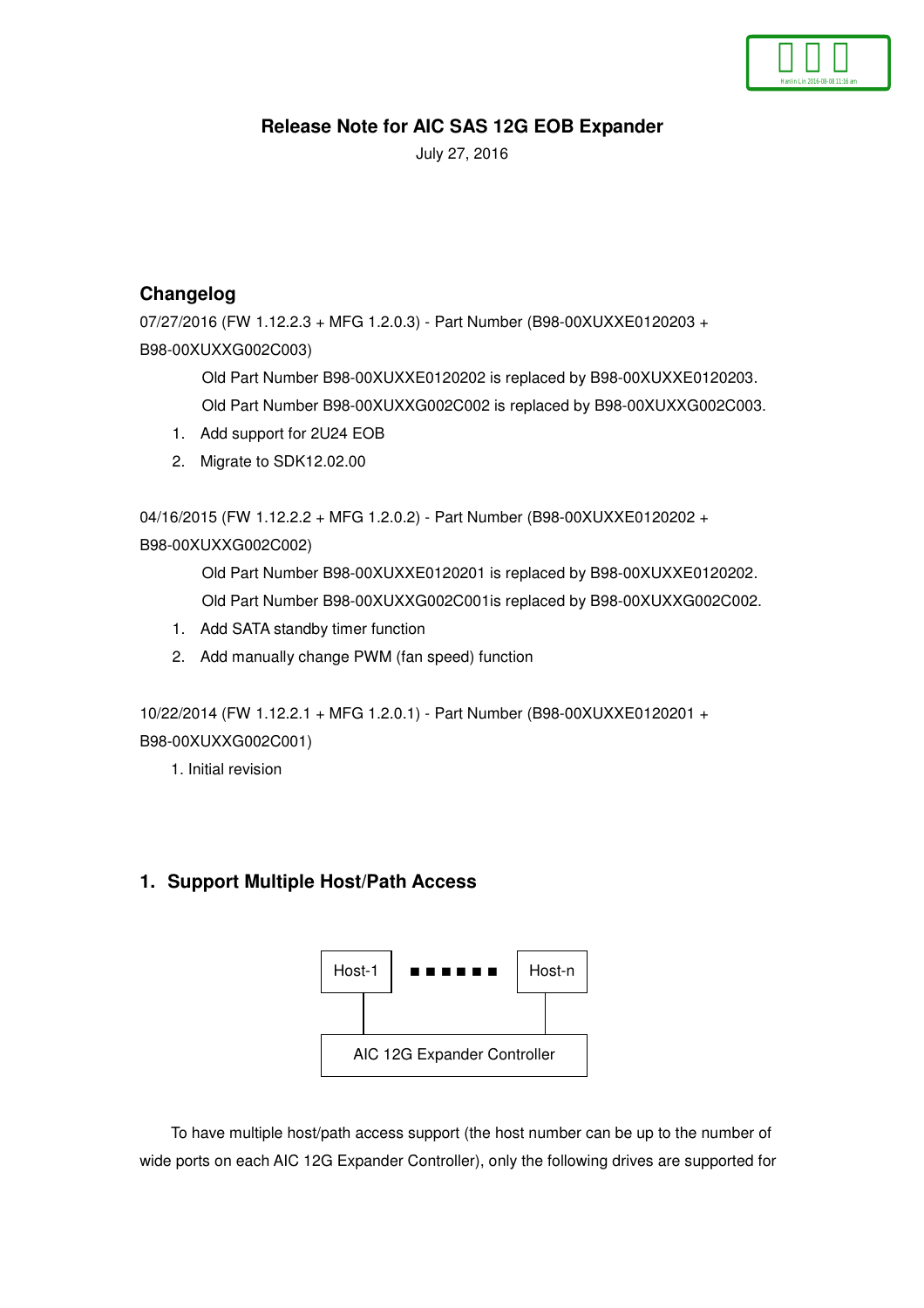shared access:

- (A) SAS drive / Nearline SAS drive
- (B) SATA drive with an interposer which provides SATA-to-SAS conversion

## **2. SES Inband Features**

- 2.1. SES Pages
	- 00h List of supported diagnostic pages
	- 01h SES configuration
	- 02h SES enclosure control / enclosure status
	- 07h SES element descriptor
	- 0Ah SES additional element
	- 0Eh SES download microcode control / SES download microcode status

#### 2.2. SES Elements

- 02h Power Supply
- 03h Cooling
- 04h Temperature Sensor
- 0Eh Enclosure
- 12h Voltage
- 17h Array Device
- 2.3. Implementation on SES Elements
- 2.3.1. Power Supply Element
- 2.3.1.1. Power Supply Control Element

| <b>BYTE/BIT</b> |                       | 6                | 5                                             | д | 3 |  |  |  |  |  |
|-----------------|-----------------------|------------------|-----------------------------------------------|---|---|--|--|--|--|--|
| 0               | <b>COMMON CONTROL</b> |                  |                                               |   |   |  |  |  |  |  |
|                 | <b>SELECT</b>         | PRDFAIL          | <b>RST SWAP</b><br><b>DISABLE</b><br>Reserved |   |   |  |  |  |  |  |
|                 | <b>ROST IDENT</b>     |                  | Reserved                                      |   |   |  |  |  |  |  |
| 2               |                       | Reserved         |                                               |   |   |  |  |  |  |  |
| 3               | Reserved              | <b>ROST FAIL</b> | <b>RQST ON</b><br>Reserved                    |   |   |  |  |  |  |  |

| Field   | Value                                                       |  |  |  |  |
|---------|-------------------------------------------------------------|--|--|--|--|
| RQST ON | Please refer to section "SES Element Control Functions" for |  |  |  |  |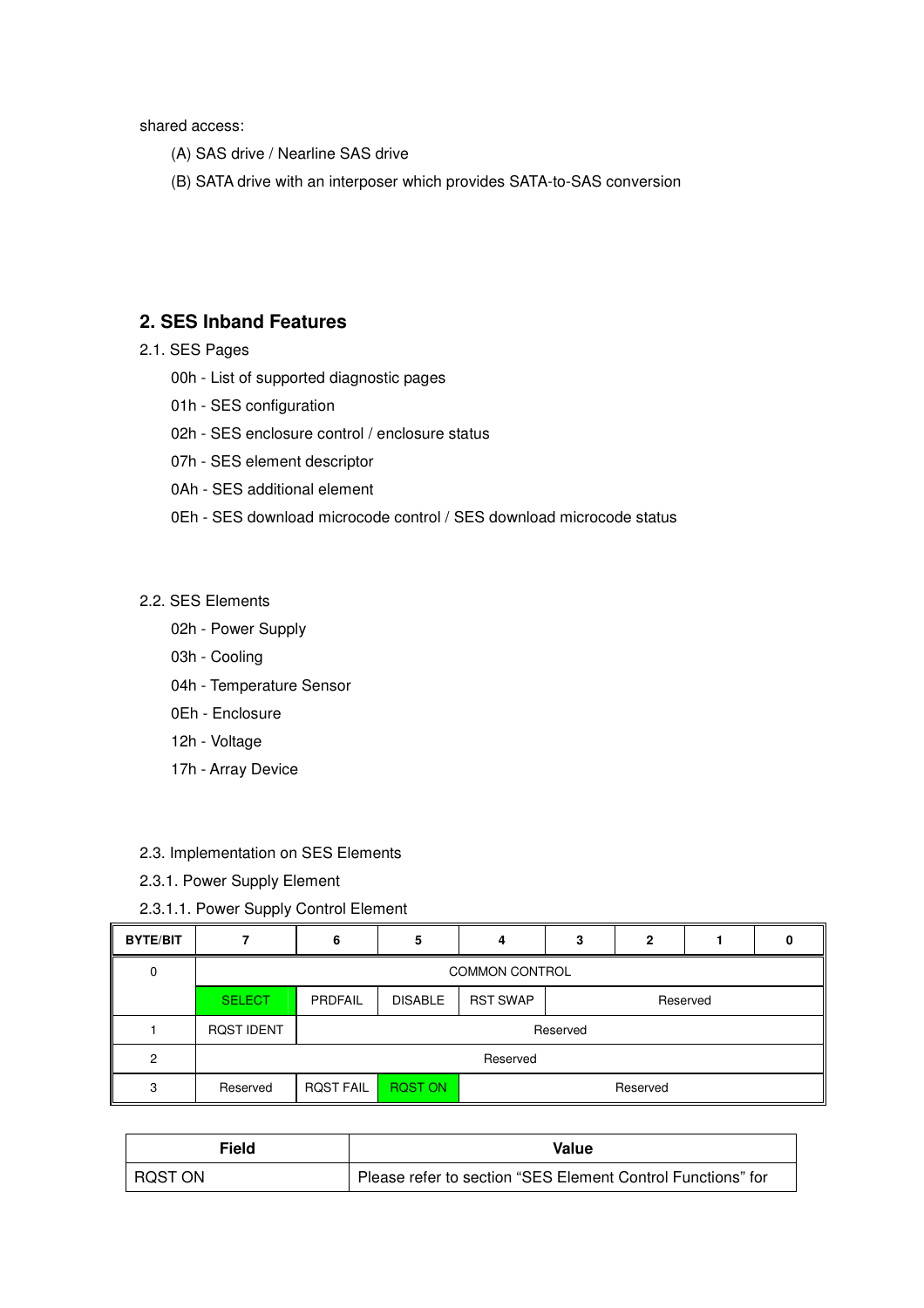|--|--|--|

Server Storage only supports Disk Power Supply.

| <b>BYTE/BIT</b> | 7            | 6                    | 5                                                            | 4    | 3              | $\mathbf{2}$    |                | 0              |  |  |
|-----------------|--------------|----------------------|--------------------------------------------------------------|------|----------------|-----------------|----------------|----------------|--|--|
| 0               |              | <b>COMMON STATUS</b> |                                                              |      |                |                 |                |                |  |  |
|                 | Reserved     | <b>PRDFAIL</b>       | <b>DISABLED</b><br><b>SWAP</b><br><b>ELEMENT STATUS CODE</b> |      |                |                 |                |                |  |  |
|                 | <b>IDENT</b> |                      |                                                              |      | Reserved       |                 |                |                |  |  |
| 2               |              |                      | Reserved                                                     |      | DC OVER        | <b>DC UNDER</b> | DC OVER        | Reserved       |  |  |
|                 |              |                      |                                                              |      | <b>VOLTAGE</b> | <b>VOLTAGE</b>  | <b>CURRENT</b> |                |  |  |
| 3               | <b>HOT</b>   | <b>FAIL</b>          | <b>ROSTED</b>                                                | OFF. | <b>OVERTMP</b> | <b>TEMP</b>     | <b>AC FAIL</b> | <b>DC FAIL</b> |  |  |
|                 | <b>SWAP</b>  |                      | ON                                                           |      | <b>FAIL</b>    | <b>WARN</b>     |                |                |  |  |

## 2.3.1.2. Power Supply Status Element

| <b>Field</b>        | Value                                                          |  |  |  |  |
|---------------------|----------------------------------------------------------------|--|--|--|--|
| ELEMENT STATUS CODE | OK: No failure or warning conditions detected                  |  |  |  |  |
|                     | CRITICAL: FAIL bit is set due to one or more failure condition |  |  |  |  |
| <b>FAIL</b>         | A failure condition is detected                                |  |  |  |  |
| RQSTED ON           | 1:On                                                           |  |  |  |  |
|                     | 0: Off for Disk Power Supply                                   |  |  |  |  |
| <b>OFF</b>          | 1: Off for Disk Power Supply                                   |  |  |  |  |
|                     | 0:On                                                           |  |  |  |  |
| <b>AC FAIL</b>      | A failure condition is detected                                |  |  |  |  |
| <b>DC FAIL</b>      | A failure condition is detected                                |  |  |  |  |

Server Storage only supports "RQSTED ON" and "OFF" for Disk Power Supply.

- 2.3.2. Cooling Element
- 2.3.2.1. Cooling Control Element

| <b>BYTE/BIT</b> |                       | 6                | 5              | 4               | 3                    | 2 |  |  |  |  |
|-----------------|-----------------------|------------------|----------------|-----------------|----------------------|---|--|--|--|--|
| 0               | <b>COMMON CONTROL</b> |                  |                |                 |                      |   |  |  |  |  |
|                 | <b>SELECT</b>         | PRDFAIL          | <b>DISABLE</b> | <b>RST SWAP</b> | Reserved             |   |  |  |  |  |
|                 | <b>ROST IDENT</b>     | Reserved         |                |                 |                      |   |  |  |  |  |
| 2               |                       | Reserved         |                |                 |                      |   |  |  |  |  |
| 3               | Reserved              | <b>ROST FAIL</b> | RQST ON        | Reserved        | REQUESTED SPEED CODE |   |  |  |  |  |

| Field        | Value                                                       |  |  |  |  |
|--------------|-------------------------------------------------------------|--|--|--|--|
| I ROST IDENT | Please refer to section "SES Element Control Functions" for |  |  |  |  |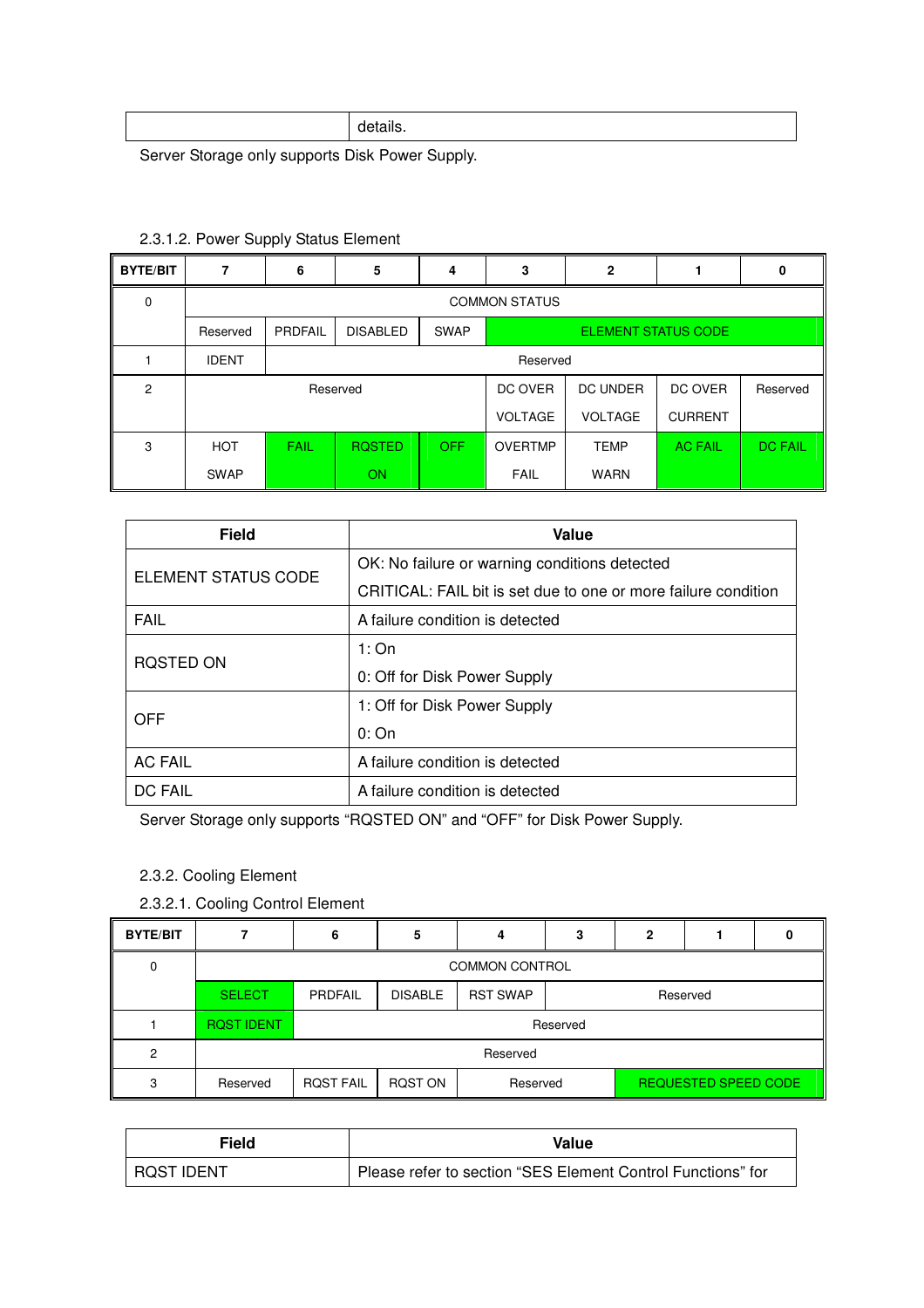|                      | details.                                                    |
|----------------------|-------------------------------------------------------------|
|                      | Please refer to section "SES Element Control Functions" for |
| REQUESTED SPEED CODE | details.                                                    |

Server Storage does not support this control element.

### 2.3.2.2. Cooling Status Element

| <b>BYTE/BIT</b> |                               | 6              | 5                                                            |                               | 3                                    | 2 |  |  |  |  |
|-----------------|-------------------------------|----------------|--------------------------------------------------------------|-------------------------------|--------------------------------------|---|--|--|--|--|
| 0               | <b>COMMON STATUS</b>          |                |                                                              |                               |                                      |   |  |  |  |  |
|                 | Reserved                      | <b>PRDFAIL</b> | <b>DISABLED</b><br><b>SWAP</b><br><b>ELEMENT STATUS CODE</b> |                               |                                      |   |  |  |  |  |
|                 | <b>IDENT</b>                  |                |                                                              | <b>ACTUAL FAN SPEED (MSB)</b> |                                      |   |  |  |  |  |
| 2               | <b>ACTUAL FAN SPEED (LSB)</b> |                |                                                              |                               |                                      |   |  |  |  |  |
| 3               | <b>HOT SWAP</b>               | FAIL           | ROSTED ON                                                    | OFF                           | <b>ACTUAL SPEED CODE</b><br>Reserved |   |  |  |  |  |

| <b>Field</b>             | Value                                                  |  |  |  |  |
|--------------------------|--------------------------------------------------------|--|--|--|--|
| ELEMENT STATUS CODE      | OK: Actual fan speed $> 0$                             |  |  |  |  |
|                          | CRITICAL: The fan RPM can't be detected or equal to 0. |  |  |  |  |
|                          | Applicable only for Cooling element 0                  |  |  |  |  |
| <b>IDENT</b>             | 0: Enable the smart fan function                       |  |  |  |  |
|                          | 1: Disable the smart fan function                      |  |  |  |  |
| <b>ACTUAL FAN SPEED</b>  | <b>Current fan RPM</b>                                 |  |  |  |  |
| <b>FAIL</b>              | The fan RPM can't be detected or equal to 0.           |  |  |  |  |
| <b>ACTUAL SPEED CODE</b> | Speed code level bases on current fan RPM.             |  |  |  |  |

Server Storage does not support this status element.

- 2.3.3. Temperature Sensor Element
- 2.3.3.1. Temperature Sensor Control Element

| <b>BYTE/BIT</b> |                       |                  |                |                 | з | n |          |  |  |  |
|-----------------|-----------------------|------------------|----------------|-----------------|---|---|----------|--|--|--|
| 0               | <b>COMMON CONTROL</b> |                  |                |                 |   |   |          |  |  |  |
|                 | <b>SELECT</b>         | PRDFAIL          | <b>DISABLE</b> | <b>RST SWAP</b> |   |   | Reserved |  |  |  |
|                 | <b>ROST IDENT</b>     | <b>ROST FAIL</b> |                | Reserved        |   |   |          |  |  |  |
| ົ               | Reserved              |                  |                |                 |   |   |          |  |  |  |
| ≏               | Reserved              |                  |                |                 |   |   |          |  |  |  |

2.3.3.2. Temperature Sensor Status Element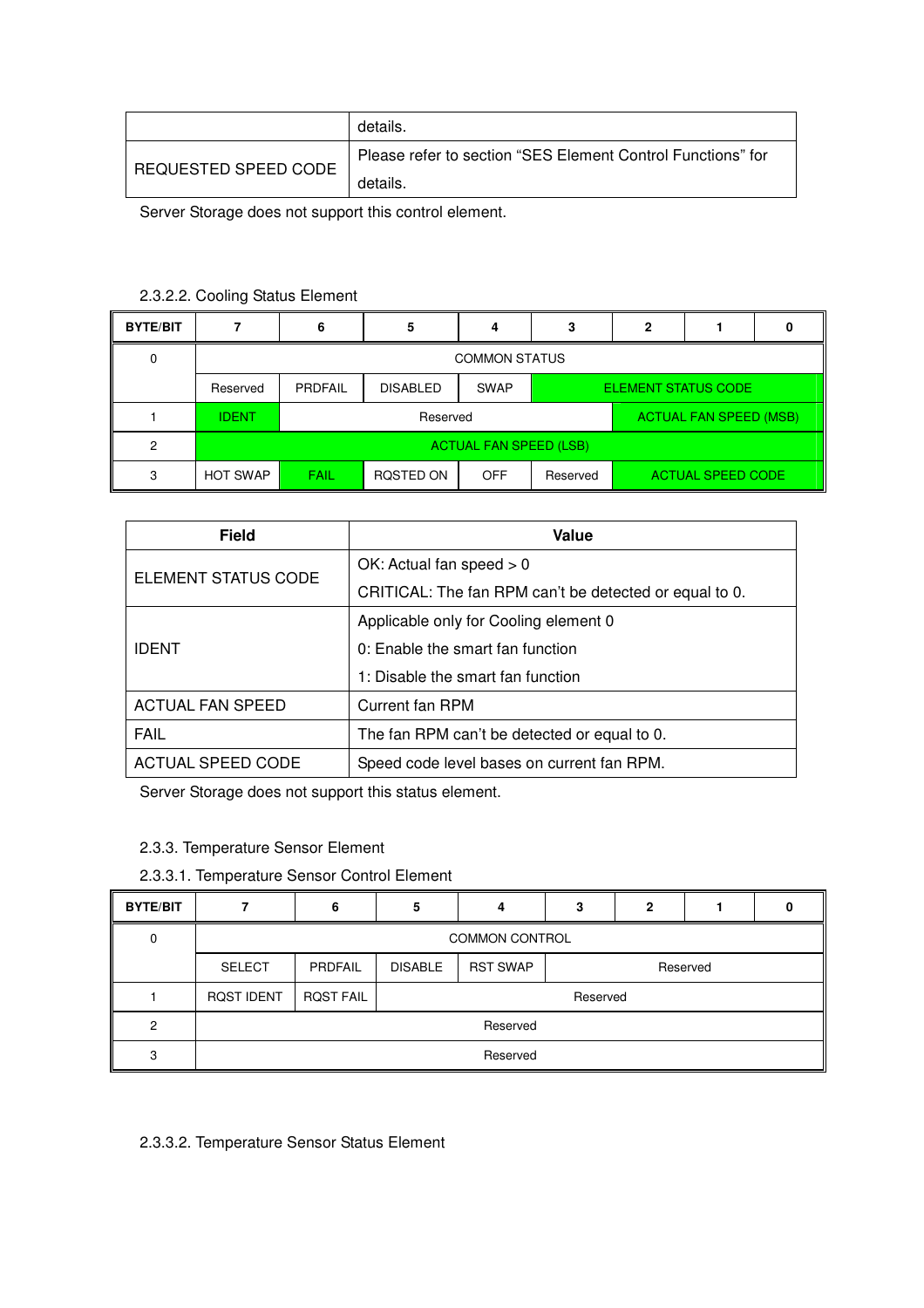| <b>BYTE/BIT</b> |                      | 6                  | 5               | 4                                         | 3              | 2              |                |            |  |  |
|-----------------|----------------------|--------------------|-----------------|-------------------------------------------|----------------|----------------|----------------|------------|--|--|
| 0               | <b>COMMON STATUS</b> |                    |                 |                                           |                |                |                |            |  |  |
|                 | Reserved             | <b>PRDFAIL</b>     | <b>DISABLED</b> | <b>SWAP</b><br><b>ELEMENT STATUS CODE</b> |                |                |                |            |  |  |
|                 | <b>IDENT</b>         | <b>FAIL</b>        |                 |                                           |                | Reserved       |                |            |  |  |
| 2               |                      | <b>TEMPERATURE</b> |                 |                                           |                |                |                |            |  |  |
| 3               | Reserved             |                    |                 |                                           | <b>OT</b>      | <b>OT</b>      | UT             | UT WARNING |  |  |
|                 |                      |                    |                 |                                           | <b>FAILURE</b> | <b>WARNING</b> | <b>FAILURE</b> |            |  |  |

| <b>Field</b>        | Value                                                     |
|---------------------|-----------------------------------------------------------|
|                     | OK: Everything is Ok                                      |
| ELEMENT STATUS CODE | NON-CRITICAL: If either warning limit is exceeded         |
|                     | CRITICAL: If either failure limit is exceeded             |
| <b>FAIL</b>         | A warning or failure condition is detected                |
| <b>TEMPERATURE</b>  | Temperature reading                                       |
| OT FAILURE          | Temperature has exceeded the failure high threshold value |
| OT WARNING          | Temperature has exceeded the warning high threshold value |
| UT FAILURE          | Temperature is below the failure low threshold value      |
| UT WARNING          | Temperature is below the warning low threshold value      |

### 2.3.4. Enclosure Element

2.3.4.1. Enclosure Control Element

| <b>BYTE/BIT</b> |                     | 6                                    | 5                 | 4               | 3 | $\mathbf{2}$   |                | 0              |
|-----------------|---------------------|--------------------------------------|-------------------|-----------------|---|----------------|----------------|----------------|
| $\Omega$        |                     | <b>COMMON CONTROL</b>                |                   |                 |   |                |                |                |
|                 | <b>SELECT</b>       | <b>PRDFAIL</b>                       | <b>DISABLE</b>    | <b>RST SWAP</b> |   |                | Reserved       |                |
|                 | <b>RQST IDENT</b>   | Reserved                             |                   |                 |   |                |                |                |
| 2               | POWER CYCLE REQUEST |                                      | POWER CYCLE DELAY |                 |   |                |                |                |
| 3               |                     | POWER OFF DURATION<br><b>REQUEST</b> |                   |                 |   | <b>REQUEST</b> |                |                |
|                 |                     |                                      |                   |                 |   |                | <b>FAILURE</b> | <b>WARNING</b> |

| <b>Field</b>           | Value                                                       |  |  |  |
|------------------------|-------------------------------------------------------------|--|--|--|
|                        | Please refer to section "SES Element Control Functions" for |  |  |  |
| <b>ROST IDENT</b>      | details.                                                    |  |  |  |
| <b>REQUEST FAILURE</b> | Please refer to section "SES Element Control Functions" for |  |  |  |
|                        | details.                                                    |  |  |  |
|                        | Please refer to section "SES Element Control Functions" for |  |  |  |
| <b>REQUEST WARNING</b> | details.                                                    |  |  |  |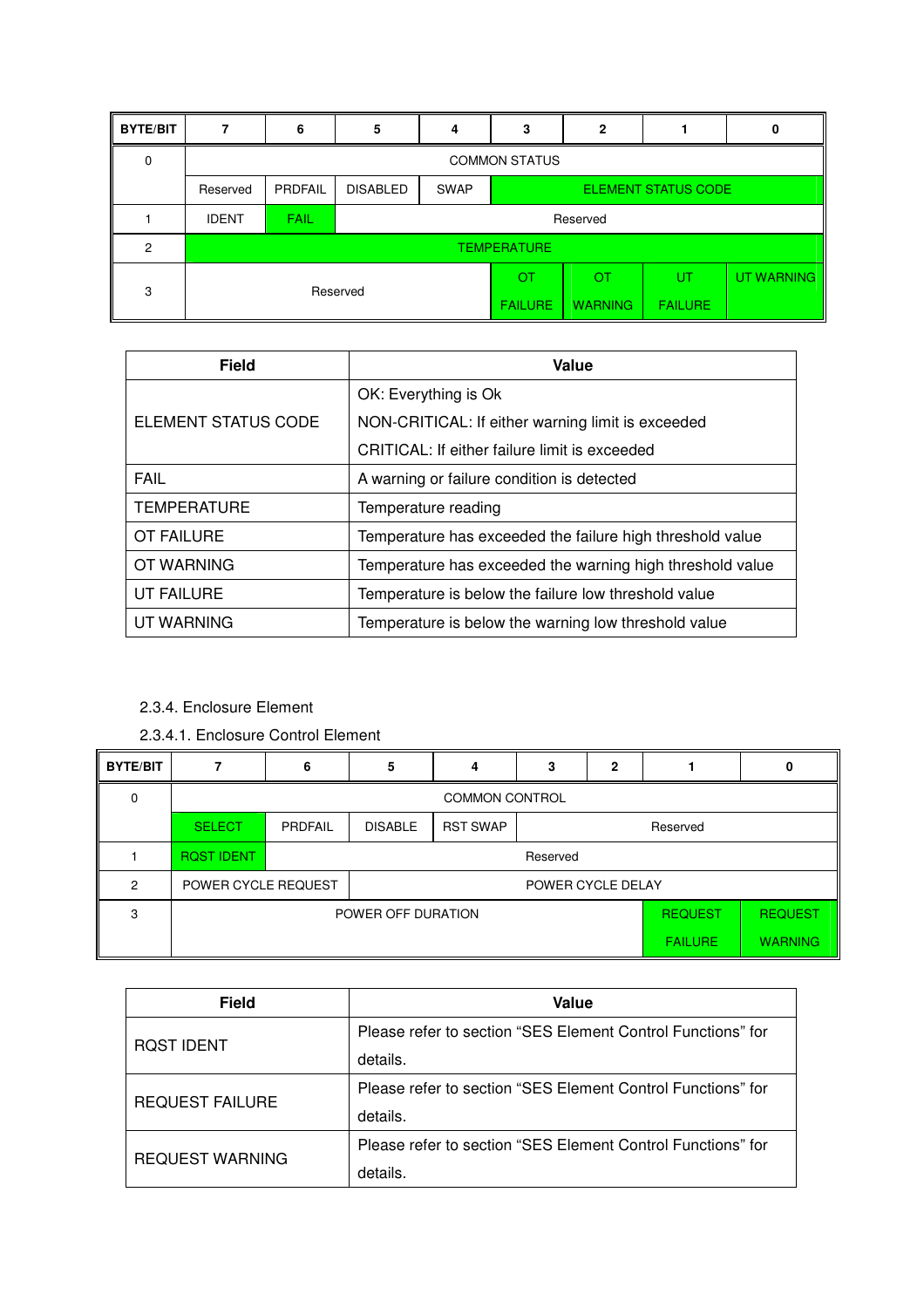Server Storage does not support this control element.

| <b>BYTE/BIT</b> |                                                     | 6                    | 5               | 4           | 3                          | 2 |                   | 0 |
|-----------------|-----------------------------------------------------|----------------------|-----------------|-------------|----------------------------|---|-------------------|---|
| 0               |                                                     | <b>COMMON STATUS</b> |                 |             |                            |   |                   |   |
|                 | Reserved                                            | PRDFAIL              | <b>DISABLED</b> | <b>SWAP</b> | <b>ELEMENT STATUS CODE</b> |   |                   |   |
|                 | <b>IDENT</b>                                        |                      | Reserved        |             |                            |   |                   |   |
| 2               | TIME UNTIL POWER CYCLE<br><b>FAILURE</b>            |                      |                 |             |                            |   | <b>WARNING</b>    |   |
|                 | <b>INDICATION</b>                                   |                      |                 |             |                            |   | <b>INDICATION</b> |   |
| 3               | <b>REQUEST POWER OFF DURATION</b><br><b>FAILURE</b> |                      |                 |             |                            |   | <b>WARNING</b>    |   |
|                 | <b>REQUESTED</b>                                    |                      |                 |             |                            |   | <b>REQUESTED</b>  |   |

|  | 2.3.4.2. Enclosure Status Element |  |
|--|-----------------------------------|--|
|--|-----------------------------------|--|

| <b>Field</b>             | Value                                                   |
|--------------------------|---------------------------------------------------------|
| ELEMENT STATUS CODE      | OK                                                      |
|                          | 0: Power LED is solid on                                |
| <b>IDENT</b>             | 1: Power LED is blinking                                |
| <b>FAILURE REQUESTED</b> | Set by the REQUEST FAILURE on Enclosure Control Element |
|                          | Set by the REQUEST WARNING on Enclosure Control         |
| <b>WARNING REQUESTED</b> | Element                                                 |

Server Storage does not support this status element.

- 2.3.5. Voltage Element
- 2.3.5.1. Voltage Control Element

| <b>BYTE/BIT</b> |                       | 6                | 5              |                 | з | ּ |          |  |
|-----------------|-----------------------|------------------|----------------|-----------------|---|---|----------|--|
| 0               | <b>COMMON CONTROL</b> |                  |                |                 |   |   |          |  |
|                 | <b>SELECT</b>         | PRDFAIL          | <b>DISABLE</b> | <b>RST SWAP</b> |   |   | Reserved |  |
|                 | <b>ROST IDENT</b>     | <b>ROST FAIL</b> | Reserved       |                 |   |   |          |  |
| 2               |                       | Reserved         |                |                 |   |   |          |  |
| 3               | Reserved              |                  |                |                 |   |   |          |  |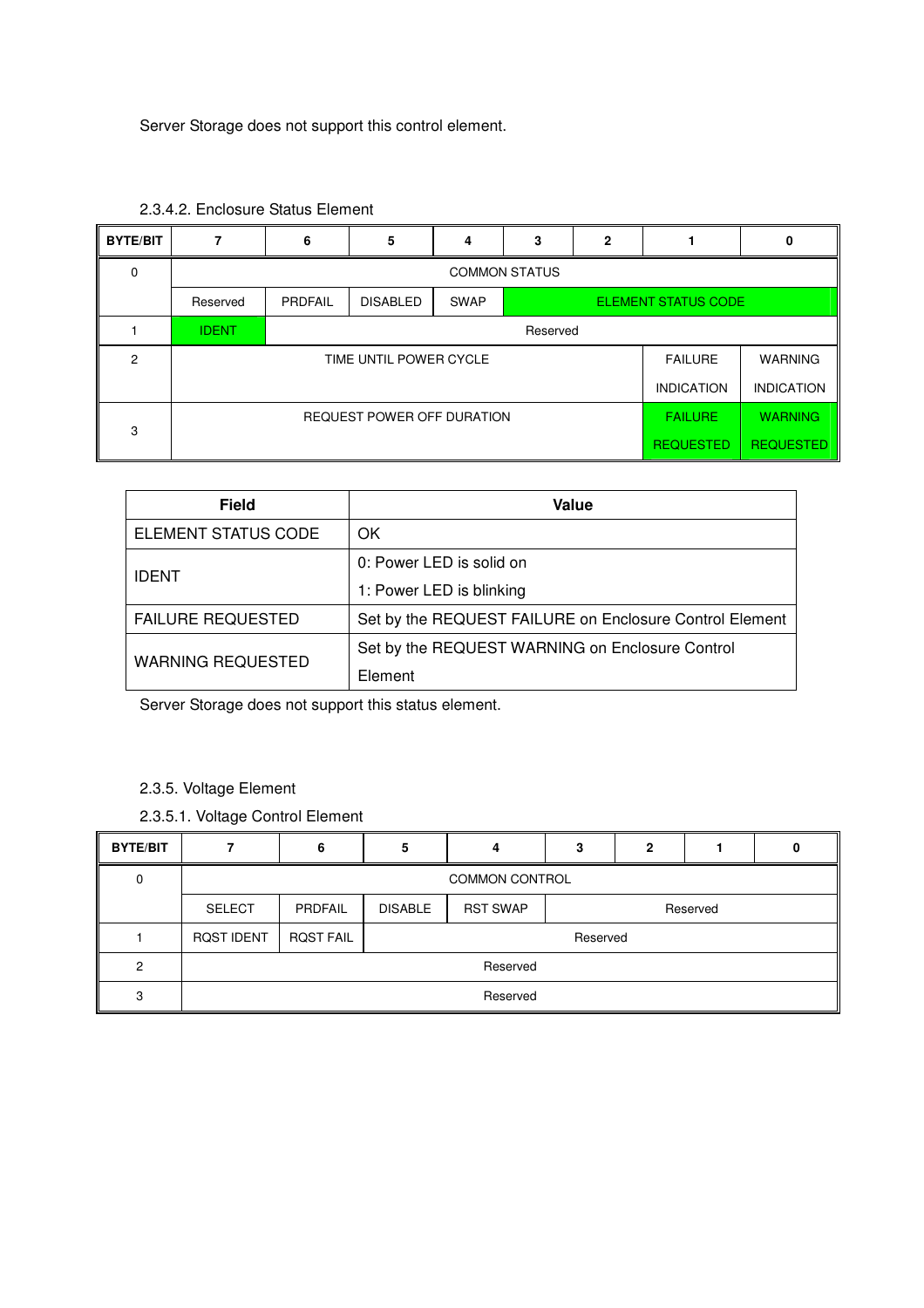# 2.3.5.2. Voltage Status Element

| <b>BYTE/BIT</b> |              | 6                    | 5               | 4           | 3           | 2            |                     | 0                 |
|-----------------|--------------|----------------------|-----------------|-------------|-------------|--------------|---------------------|-------------------|
| 0               |              | <b>COMMON STATUS</b> |                 |             |             |              |                     |                   |
|                 | Reserved     | PRDFAIL              | <b>DISABLED</b> | <b>SWAP</b> |             |              | ELEMENT STATUS CODE |                   |
|                 | <b>IDENT</b> | <b>FAIL</b>          | Reserved        |             | <b>WARN</b> | <b>WARN</b>  | <b>CRIT</b>         | <b>CRIT UNDER</b> |
|                 |              |                      |                 |             | <b>OVER</b> | <b>UNDER</b> | <b>OVER</b>         |                   |
| 2               |              |                      |                 |             |             |              |                     |                   |
| 3               |              | <b>VOLTAGE</b>       |                 |             |             |              |                     |                   |

| <b>Field</b>        | Value                                                 |
|---------------------|-------------------------------------------------------|
| ELEMENT STATUS CODE | OK.                                                   |
| <b>FAIL</b>         | A warning or failure condition is detected            |
| <b>WARN OVER</b>    | Voltage has exceeded the warning high threshold value |
| <b>WARN UNDER</b>   | Voltage is below the warning low threshold value      |
| <b>CRIT OVER</b>    | Voltage has exceeded the failure high threshold value |
| <b>CRIT UNDER</b>   | Voltage is below the failure low threshold value      |
| <b>VOLTAGE</b>      | Voltage reading                                       |

# 2.3.6. Array Device Element

2.3.6.1. Array Device Control Element

| <b>BYTE/BIT</b> |               | 6                     | 5               | 4                           | 3                 | 2                     |                     | 0               |  |
|-----------------|---------------|-----------------------|-----------------|-----------------------------|-------------------|-----------------------|---------------------|-----------------|--|
| $\Omega$        |               | <b>COMMON CONTROL</b> |                 |                             |                   |                       |                     |                 |  |
|                 | <b>SELECT</b> | <b>PRDFAIL</b>        | <b>DISABLE</b>  | <b>RST SWAP</b><br>Reserved |                   |                       |                     |                 |  |
|                 | <b>ROST</b>   | <b>ROST RSVD</b>      | <b>ROST HOT</b> | <b>ROST CONS</b>            | <b>ROST IN</b>    | <b>ROST IN FAILED</b> | <b>ROST REBULD/</b> | <b>ROST R/R</b> |  |
|                 | <b>OK</b>     | <b>DEVICE</b>         | <b>SPARE</b>    | <b>CHECK</b>                | <b>CRIT ARRAY</b> | <b>ARRAY</b>          | <b>REMAP</b>        | <b>ABORT</b>    |  |
| 2               | <b>ROST</b>   | <b>DO NOT</b>         | Reserved        | <b>ROST</b>                 | <b>ROST</b>       | <b>ROST REMOVE</b>    | <b>ROST IDENT</b>   |                 |  |
|                 | <b>ACTIVE</b> | <b>REMOVE</b>         |                 | <b>MISSING</b>              | <b>INSERT</b>     |                       |                     | Reserved        |  |
| 3               |               |                       | <b>ROST</b>     | <b>DEVICE OFF</b>           | <b>ENABLE BYP</b> | <b>ENABLE BYP B</b>   |                     |                 |  |
|                 |               | Reserved              | <b>FAULT</b>    |                             | Α                 |                       | Reserved            |                 |  |

| <b>Field</b> | Value                                                       |
|--------------|-------------------------------------------------------------|
|              | Please refer to section "SES Element Control Functions" for |
| PRDFAIL      | details.                                                    |
| ROST OK      | Please refer to section "SES Element Control Functions" for |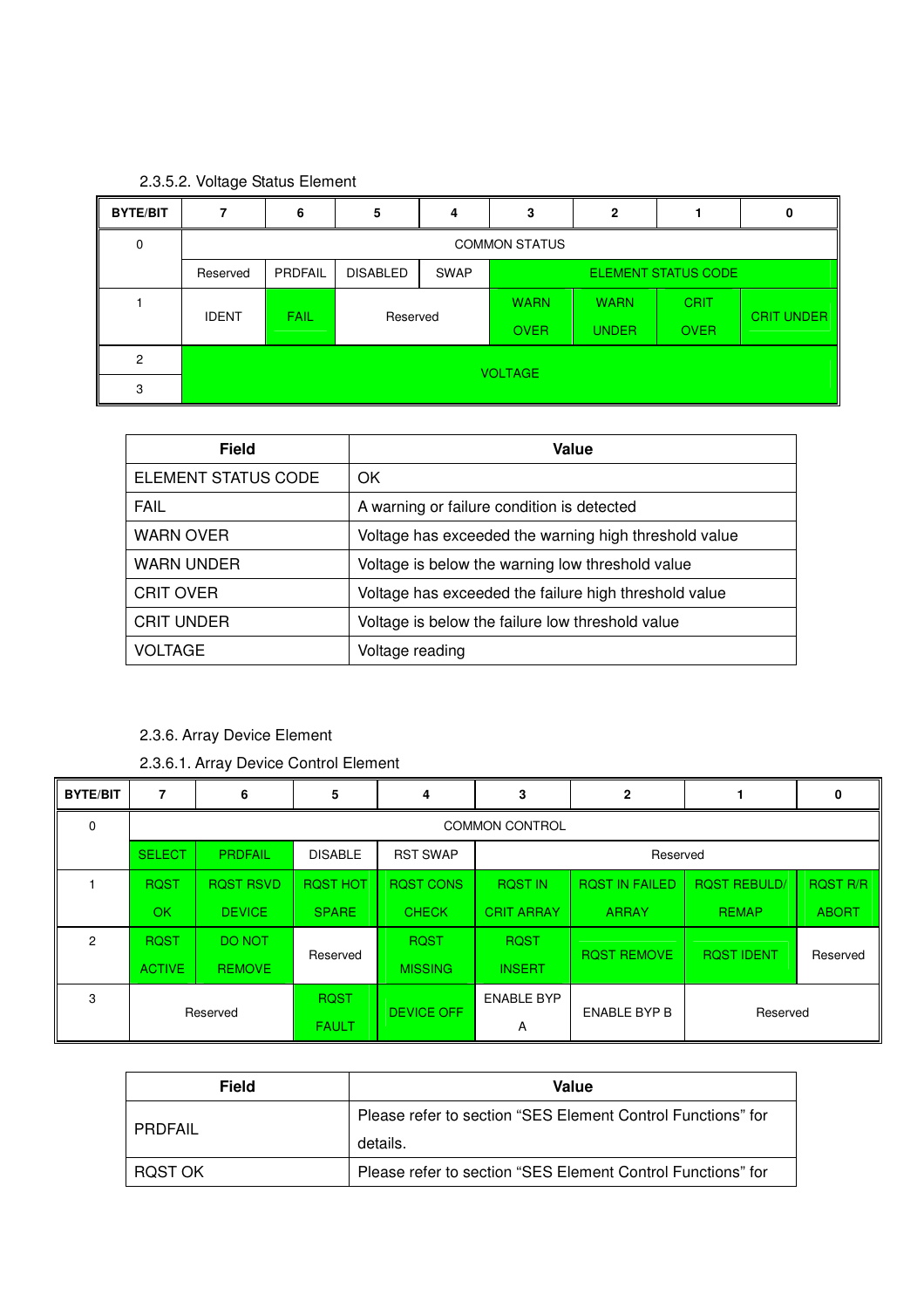|                             | details.                                                    |
|-----------------------------|-------------------------------------------------------------|
| <b>ROST RSVD DEVICE</b>     | Please refer to section "SES Element Control Functions" for |
|                             | details.                                                    |
| <b>ROST HOT SPARE</b>       | Please refer to section "SES Element Control Functions" for |
|                             | details.                                                    |
| <b>ROST CONS CHECK</b>      | Please refer to section "SES Element Control Functions" for |
|                             | details.                                                    |
| <b>ROST IN CRIT ARRAY</b>   | Please refer to section "SES Element Control Functions" for |
|                             | details.                                                    |
|                             | Please refer to section "SES Element Control Functions" for |
| <b>ROST IN FAILED ARRAY</b> | details.                                                    |
|                             | Please refer to section "SES Element Control Functions" for |
| <b>ROST REBUILD/REMAP</b>   | details.                                                    |
|                             | Please refer to section "SES Element Control Functions" for |
| <b>RQST R/R ABORT</b>       | details.                                                    |
| <b>RQST ACTIVE</b>          | Please refer to section "SES Element Control Functions" for |
|                             | details.                                                    |
| DO NOT REMOVE               | Please refer to section "SES Element Control Functions" for |
|                             | details.                                                    |
| <b>RQST MISSING</b>         | Please refer to section "SES Element Control Functions" for |
|                             | details.                                                    |
| <b>RQST INSERT</b>          | Please refer to section "SES Element Control Functions" for |
|                             | details.                                                    |
| <b>RQST REMOVE</b>          | Please refer to section "SES Element Control Functions" for |
|                             | details.                                                    |
| <b>RQST IDENT</b>           | Please refer to section "SES Element Control Functions" for |
|                             | details.                                                    |
| <b>RQST FAULT</b>           | Please refer to section "SES Element Control Functions" for |
|                             | details.                                                    |
| <b>DEVICE OFF</b>           | Please refer to section "SES Element Control Functions" for |
|                             | details.                                                    |

2.3.6.2. Array Device Status Element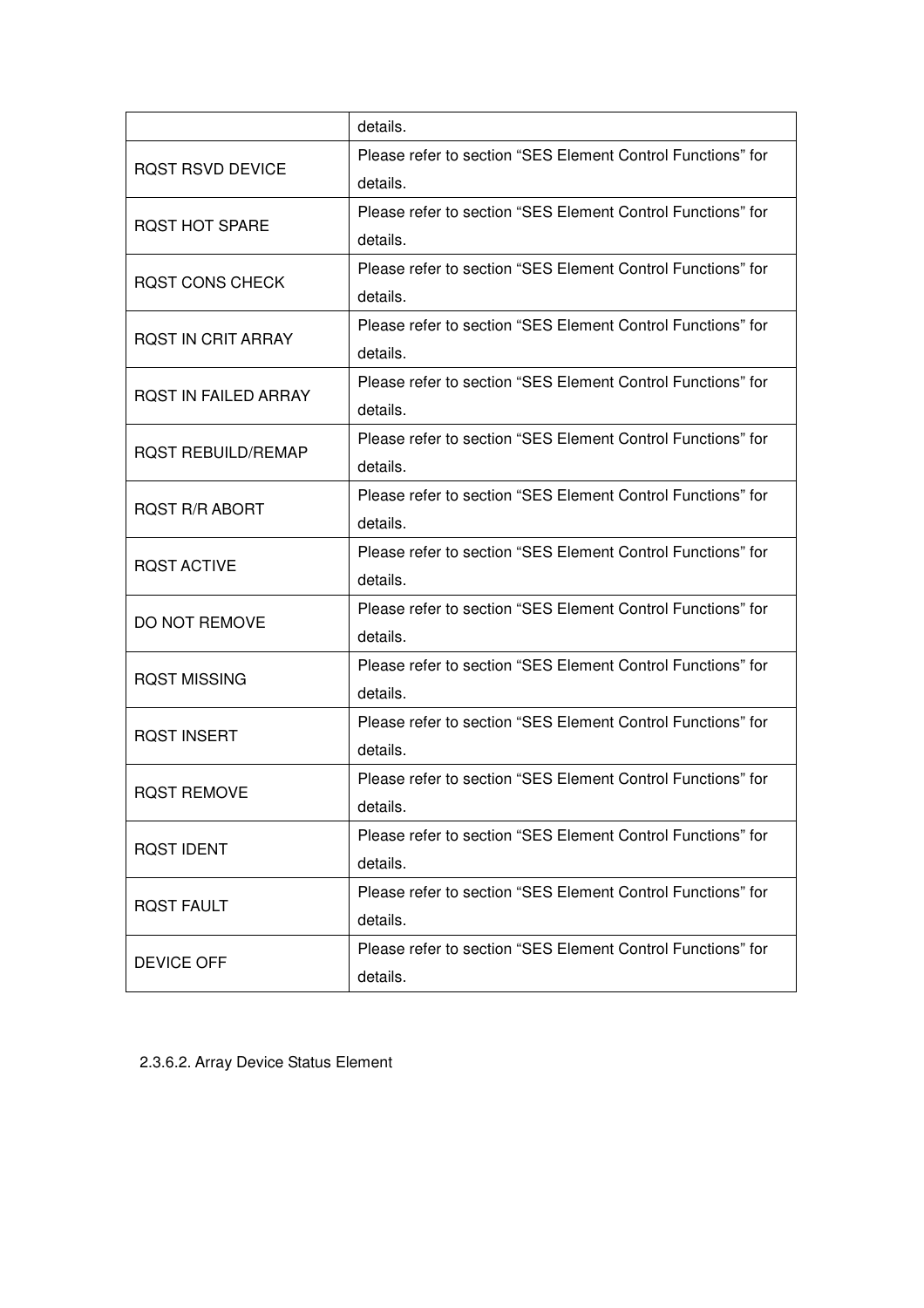| <b>BYTE/BIT</b> |                      | 6              | 5                                                            | 4                 | 3               | 2                |                   | 0                 |  |
|-----------------|----------------------|----------------|--------------------------------------------------------------|-------------------|-----------------|------------------|-------------------|-------------------|--|
| $\Omega$        | <b>COMMON STATUS</b> |                |                                                              |                   |                 |                  |                   |                   |  |
|                 | Reserved             | <b>PRDFAIL</b> | <b>SWAP</b><br><b>ELEMENT STATUS CODE</b><br><b>DISABLED</b> |                   |                 |                  |                   |                   |  |
|                 | <b>OK</b>            | <b>RSVD</b>    | <b>HOT SPARE</b>                                             | <b>CONS CHK</b>   | <b>IN CRIT</b>  | <b>IN FAILED</b> | <b>REBUILD/</b>   | <b>R/R ABORT</b>  |  |
|                 |                      | <b>DEVICE</b>  |                                                              |                   | <b>ARRAY</b>    | <b>ARRAY</b>     | <b>REMAP</b>      |                   |  |
| 2               | <b>APP CLIENT</b>    | DO NOT         | <b>ENCLOSURE</b>                                             | <b>ENCLOSURE</b>  | <b>READY TO</b> | <b>RMV</b>       | <b>IDENT</b>      |                   |  |
|                 | <b>BYPASSED A</b>    | <b>REMOVE</b>  | <b>BYPASSED A</b>                                            | <b>BYPASSED B</b> | <b>INSERT</b>   |                  |                   | <b>REPORT</b>     |  |
| 3               | APP CLIENT           | <b>FAULT</b>   | <b>FAULT</b>                                                 | <b>DEVICE OFF</b> | <b>BYPASSED</b> | <b>BYPASSED</b>  | <b>DEVICE</b>     | <b>DEVICE</b>     |  |
|                 | <b>BYPASSED B</b>    | <b>SENSED</b>  | <b>REQSTD</b>                                                |                   | A               | в                | <b>BYPASSED A</b> | <b>BYPASSED B</b> |  |

| <b>Field</b>               | Value                                                   |
|----------------------------|---------------------------------------------------------|
| <b>PRDFAIL</b>             | Set by the PRDFAIL on Array Device Control Element      |
| <b>ELEMENT STATUS CODE</b> | OK: A drive is detected in the slot                     |
|                            | NOT INSTALLED: No drive is installed in the slot        |
| OK                         | Set by the RQST OK on Array Device Control Element      |
| <b>RSVD DEVICE</b>         | Set by the RQST RSVD DEVICE on Array Device Control     |
|                            | Element                                                 |
| <b>HOT SPARE</b>           | Set by the RQST HOT SPARE on Array Device Control       |
|                            | Element                                                 |
| <b>CONS CHK</b>            | Set by the RQST CONS CHECK on Array Device Control      |
|                            | Element                                                 |
| <b>IN CRIT ARRAY</b>       | Set by the RQST IN CRIT ARRAY on Array Device Control   |
|                            | Element                                                 |
| <b>IN FAILED ARRAY</b>     | Set by the RQST IN FAILED ARRAY on Array Device Control |
|                            | Element                                                 |
| <b>REBUILD/REMAP</b>       | Set by the RQST REBUILD/REMAP on Array Device Control   |
|                            | Element                                                 |
| <b>R/R ABORT</b>           | Set by the RQST R/R ABORT on Array Device Control       |
|                            | Element                                                 |
| DO NOT REMOVE              | Set by the DO NOT REMOVE on Array Device Control        |
|                            | Element                                                 |
| <b>READY TO INSERT</b>     | Set by the RQST INSERT on Array Device Control Element  |
| <b>RMV</b>                 | Set by the RQST REMOVE on Array Device Control Element  |
| <b>IDENT</b>               | Set by the RQST IDENT on Array Device Control Element   |
| <b>FAULT REQSTD</b>        | Set by the RQST FAULT on Array Device Control Element   |
| <b>DEVICE OFF</b>          | Set by the DEVICE OFF on Array Device Control Element   |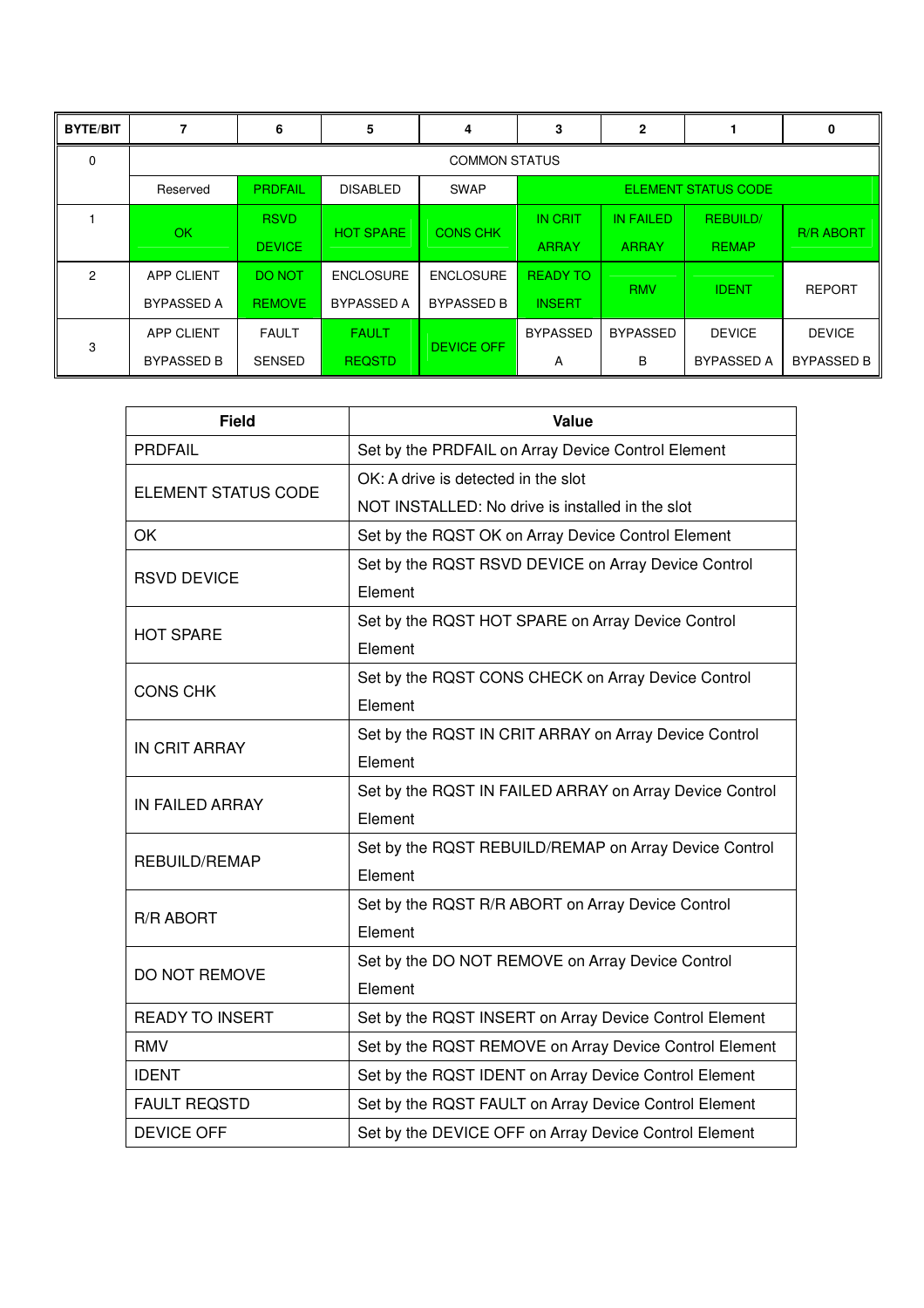### 2.4. SES Element Control Functions

### 2.4.1. LED indicators (blue and red) associated with an attached disk drive

| <b>BYTE/BIT</b> | 7             | 6                     | 5               | 4                           | 3                 | $\mathbf{2}$          |                     | $\mathbf{0}$    |  |  |  |
|-----------------|---------------|-----------------------|-----------------|-----------------------------|-------------------|-----------------------|---------------------|-----------------|--|--|--|
| $\mathbf 0$     |               | <b>COMMON CONTROL</b> |                 |                             |                   |                       |                     |                 |  |  |  |
|                 | <b>SELECT</b> | <b>PRDFAIL</b>        | <b>DISABLE</b>  | <b>RST SWAP</b><br>Reserved |                   |                       |                     |                 |  |  |  |
|                 | <b>ROST</b>   | <b>ROST RSVD</b>      | <b>ROST HOT</b> | <b>ROST CONS</b>            | <b>ROST IN</b>    | <b>ROST IN FAILED</b> | <b>ROST REBULD/</b> | <b>ROST R/R</b> |  |  |  |
|                 | <b>OK</b>     | <b>DEVICE</b>         | <b>SPARE</b>    | <b>CHECK</b>                | <b>CRIT ARRAY</b> | <b>ARRAY</b>          | <b>REMAP</b>        | <b>ABORT</b>    |  |  |  |
| $\overline{2}$  | <b>ROST</b>   | <b>DO NOT</b>         | Reserved        | <b>RQST</b>                 | <b>ROST</b>       | <b>ROST REMOVE</b>    | <b>ROST IDENT</b>   | Reserved        |  |  |  |
|                 | <b>ACTIVE</b> | <b>REMOVE</b>         |                 | <b>MISSING</b>              | <b>INSERT</b>     |                       |                     |                 |  |  |  |
| 3               | Reserved      |                       | <b>ROST</b>     | <b>DEVICE OFF</b>           | <b>ENABLE BYP</b> | <b>ENABLE BYP B</b>   |                     |                 |  |  |  |
|                 |               |                       | <b>FAULT</b>    |                             | Α                 |                       | Reserved            |                 |  |  |  |

#### **Array Device Slot control element**

 The default behavior for blue LED is "LED is on when the disk is not busy, and off when the disk is executing a command". When the "RQST IDENT" bit is set, the blue LED overwrites its default behavior with a slow blink while the red LED is off. The blue LED is set "Activity" for not overwriting its default behavior.

| <b>Slot Control Bit</b>     | <b>Blue LED</b> | <b>Red LED</b> |
|-----------------------------|-----------------|----------------|
| <b>RQST OK</b>              | Activity        | <b>OFF</b>     |
| <b>ROST RSVD DEVICE</b>     | Activity        | <b>OFF</b>     |
| <b>ROST HOT SPARE</b>       | Activity        | <b>OFF</b>     |
| <b>ROST CONS CHECK</b>      | Activity        | Fast blink     |
| <b>ROST IN CRIT ARRAY</b>   | Activity        | Slow blink     |
| <b>ROST IN FAILED ARRAY</b> | Activity        | Slow blink     |
| <b>ROST REBUILD/REMAP</b>   | Activity        | Fast blink     |
| <b>ROST R/R ABORT</b>       | Activity        | Slow blink     |
| <b>ROST ACTIVE</b>          | Activity        | OFF            |
| <b>DO NOT REMOVE</b>        | Activity        | <b>OFF</b>     |
| <b>RQST MISSING</b>         | ON              | ON             |
| <b>RQST INSERT</b>          | Activity        | Slow blink     |
| <b>ROST REMOVE</b>          | Activity        | Slow blink     |
| <b>ROST IDENT</b>           | Slow blink      | <b>OFF</b>     |
| <b>RQST FAULT</b>           | ON              | ON             |
| <b>DEVICE OFF</b>           | <b>OFF</b>      | <b>OFF</b>     |
| <b>PRDFAIL</b>              | Activity        | Slow blink     |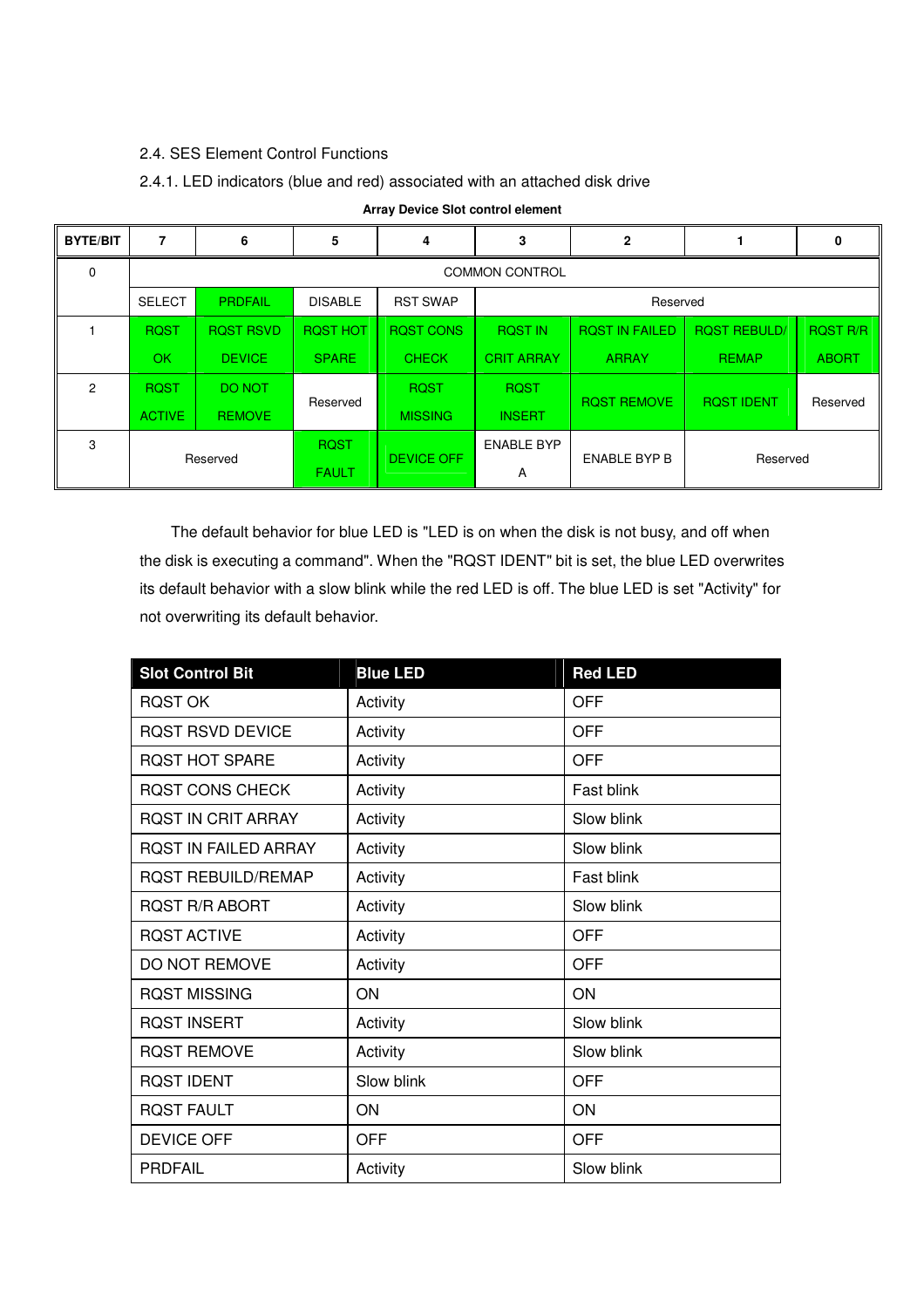#### 2.4.2. How to turn on/off the power of a drive slot

| <b>BYTE/BIT</b> | 7             | 6                     | 5              | 4                           | 3                 | $\mathbf{2}$          |                     | 0               |  |  |  |
|-----------------|---------------|-----------------------|----------------|-----------------------------|-------------------|-----------------------|---------------------|-----------------|--|--|--|
| $\Omega$        |               | <b>COMMON CONTROL</b> |                |                             |                   |                       |                     |                 |  |  |  |
|                 | <b>SELECT</b> | PRDFAIL               | <b>DISABLE</b> | <b>RST SWAP</b><br>Reserved |                   |                       |                     |                 |  |  |  |
|                 | <b>ROST</b>   | <b>ROST RSVD</b>      | ROST HOT       | ROST CONS                   | <b>ROST IN</b>    | <b>ROST IN FAILED</b> | <b>ROST REBULD/</b> | <b>ROST R/R</b> |  |  |  |
|                 | OK            | <b>DEVICE</b>         | <b>SPARE</b>   | <b>CHECK</b>                | <b>CRIT ARRAY</b> | ARRAY                 | <b>REMAP</b>        | <b>ABORT</b>    |  |  |  |
| $\mathcal{P}$   | <b>RQST</b>   | DO NOT                | Reserved       | <b>RQST</b>                 | <b>RQST</b>       | <b>ROST REMOVE</b>    |                     | Reserved        |  |  |  |
|                 | <b>ACTIVE</b> | <b>REMOVE</b>         |                | <b>MISSING</b>              | <b>INSERT</b>     |                       | <b>ROST IDENT</b>   |                 |  |  |  |
| 3               | Reserved      |                       | <b>RQST</b>    | <b>DEVICE OFF</b>           | <b>ENABLE BYP</b> | <b>ENABLE BYP B</b>   |                     |                 |  |  |  |
|                 |               |                       | <b>FAULT</b>   |                             | A                 |                       | Reserved            |                 |  |  |  |

**Array Device Slot control element**

 The "DEVICE OFF" for a drive slot is defined in the bit4, byte3 of the "Array Device Slot control element" in the SES specification. Set the bit to turn off a slot power, and vice versa. We use the software package "sg3\_utils" on Linux for example, and have a SAS HBA and a cable to connect your host with the expander.

 (A) Show the device for AIC Expander Controller (canister) \$ sg\_map -i

/dev/sg2 AIC 12G 2U24SAS3EOB 0c01

 (B) Get the current state of a slot power. The "Device off=0" means the slot power is on. \$ sg\_ses --page=2 /dev/sg2

Element 0 descriptor:

App client bypass B=0, Fault sensed=0, Fault reqstd=0, Device off=0

(C) Get the descriptor of a slot power

\$ sg\_ses --page=7 /dev/sg2

Element 0 descriptor: Disk001

 (D) Turn off a slot power \$ sg\_ses --descriptor=Disk001 --set=3:4:1 /dev/sg2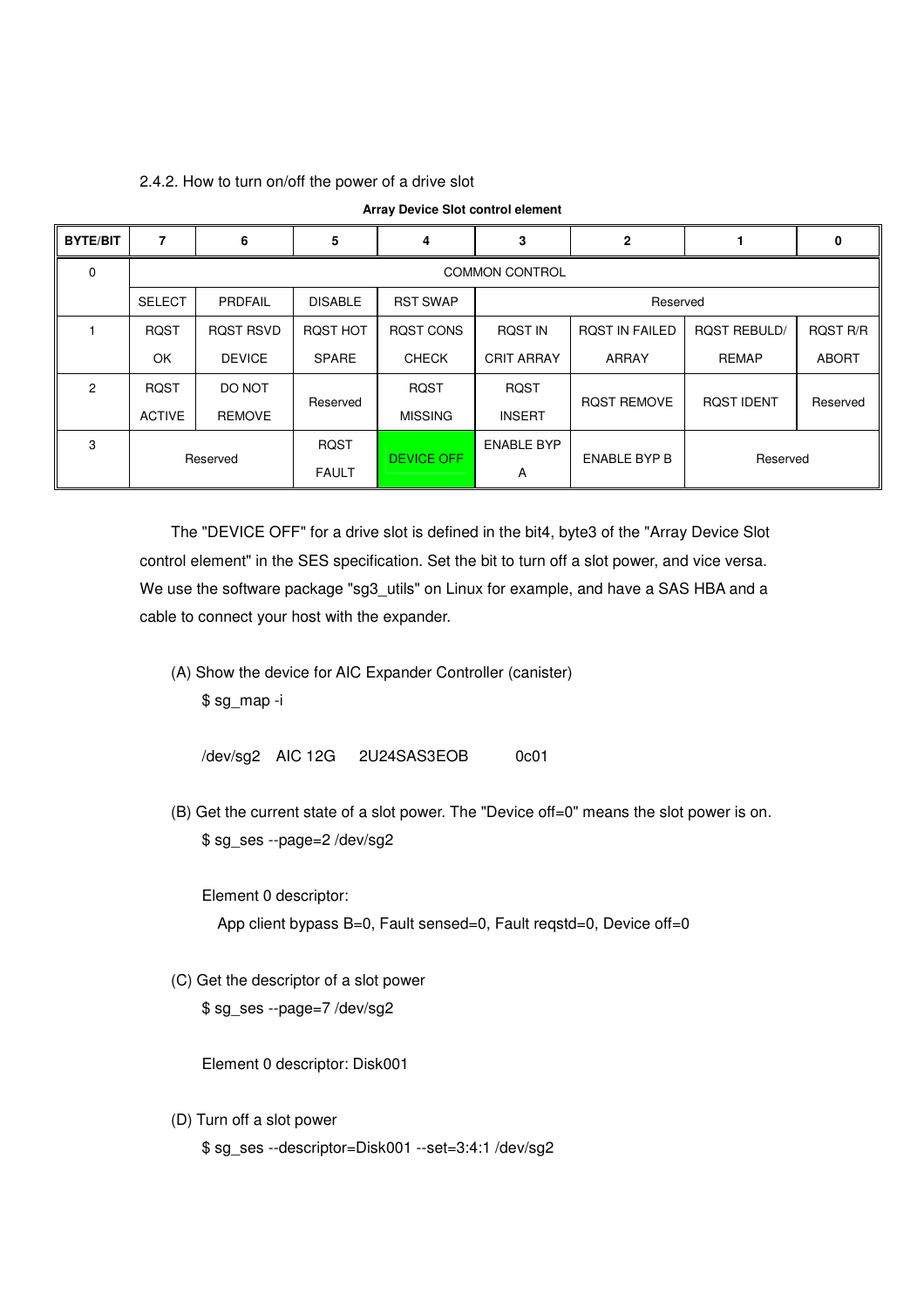#### (E) Turn on a slot power

\$ sg\_ses --descriptor=Disk001 --clear=3:4:1 /dev/sg2

|                 | <b>Power Supply control element</b> |                                                          |                            |   |   |              |  |  |
|-----------------|-------------------------------------|----------------------------------------------------------|----------------------------|---|---|--------------|--|--|
| <b>BYTE/BIT</b> |                                     | 6                                                        | 5                          | 4 | 3 | $\mathbf{2}$ |  |  |
| 0               |                                     | <b>COMMON CONTROL</b>                                    |                            |   |   |              |  |  |
|                 | <b>SELECT</b>                       | <b>DISABLE</b><br><b>RST SWAP</b><br>PRDFAIL<br>Reserved |                            |   |   |              |  |  |
|                 | <b>ROST IDENT</b>                   |                                                          | Reserved                   |   |   |              |  |  |
| 2               |                                     | Reserved                                                 |                            |   |   |              |  |  |
| 3               | Reserved                            | <b>ROST FAIL</b>                                         | <b>RQST ON</b><br>Reserved |   |   |              |  |  |

#### 2.4.3. How to power off/on all disk drives manually

 The "RQST ON" for Power Supply is defined in the bit5, byte3 of the "Power Supply control element" in the SES specification. Clear the bit on Power Supply Element "DiskPowerSupply" to power off all disk drives. Set the bit on Power Supply Element "DiskPowerSupply" to power on all disk drives. We use the software package "sg3\_utils" on Linux for example, and have a SAS HBA and a cable to connect your host with the expander.

 (A) Show the device for AIC Expander Controller (canister) \$ sg\_map -i

/dev/sg2 AIC 12G 2U24SAS3EOB 0c02

(B) Power off all disk drives

\$ sg\_ses --descriptor=DiskPowerSupply --clear=3:5:1 /dev/sg2

(C) Power on all disk drives

\$ sg\_ses --descriptor=DiskPowerSupply --set=3:5:1 /dev/sg2

#### 2.4.4. How to power off the entire enclosure

(Storage Server does not support this function)

#### **Power Supply control element**

| <b>BYTE/BIT</b> |               |                                                                 |  |  |  |  |  |  |  |
|-----------------|---------------|-----------------------------------------------------------------|--|--|--|--|--|--|--|
|                 |               | <b>COMMON CONTROL</b>                                           |  |  |  |  |  |  |  |
|                 | <b>SELECT</b> | <b>DISABLE</b><br><b>RST SWAP</b><br><b>PRDFAIL</b><br>Reserved |  |  |  |  |  |  |  |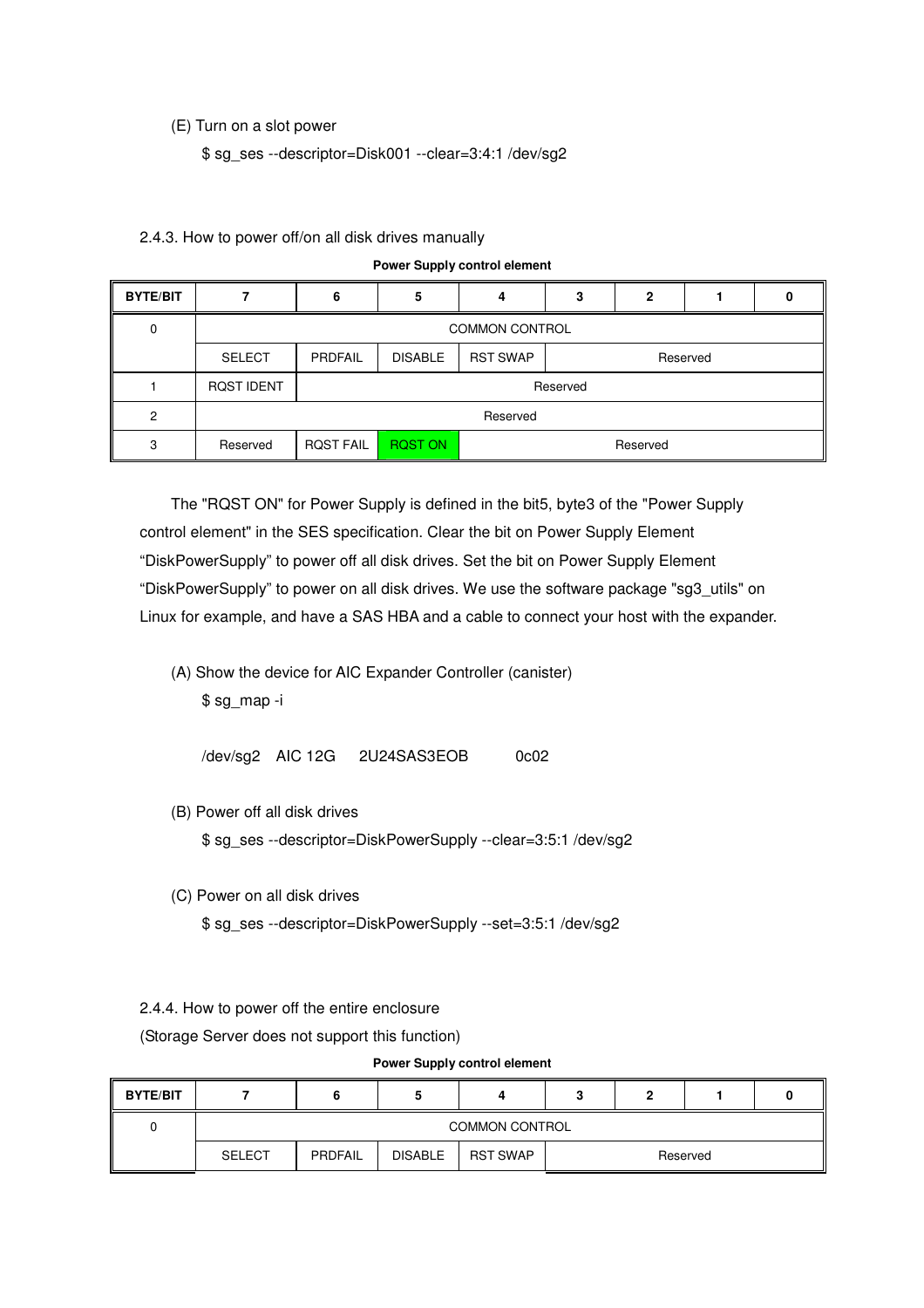| <b>ROST IDENT</b> | Reserved         |                            |  |  |  |  |  |
|-------------------|------------------|----------------------------|--|--|--|--|--|
|                   |                  | Reserved                   |  |  |  |  |  |
| Reserved          | <b>ROST FAIL</b> | <b>RQST ON</b><br>Reserved |  |  |  |  |  |

 The "RQST ON" for Power Supply is defined in the bit5, byte3 of the "Power Supply control element" in the SES specification. Clear the bit on Power Supply Element "PowerSupply01" to power off the entire enclosure. We use the software package "sg3\_utils" on Linux for example, and have a SAS HBA and a cable to connect your host with the expander.

 (A) Show the device for AIC Expander Controller (canister) \$ sg\_map -i

/dev/sg2 AIC 12G 2U24SAS3EOB 0c02

(B) Power off the entire enclosure

\$ sg\_ses --descriptor=PowerSupply01 --clear=3:5:1 /dev/sg2

2.4.5. How to identify the enclosure

(Storage Server does not support this function)

#### **Enclosure control element**

| <b>BYTE/BIT</b> |                     | 6                     | n              |                             |                   | 2              |                |                |
|-----------------|---------------------|-----------------------|----------------|-----------------------------|-------------------|----------------|----------------|----------------|
| $\Omega$        |                     | <b>COMMON CONTROL</b> |                |                             |                   |                |                |                |
|                 | <b>SELECT</b>       | PRDFAIL               | <b>DISABLE</b> | <b>RST SWAP</b><br>Reserved |                   |                |                |                |
|                 | <b>RQST IDENT</b>   | Reserved              |                |                             |                   |                |                |                |
| 2               | POWER CYCLE REQUEST |                       |                |                             | POWER CYCLE DELAY |                |                |                |
| 3               | POWER OFF DURATION  |                       |                |                             |                   | <b>REQUEST</b> | <b>REQUEST</b> |                |
|                 |                     | <b>FAILURE</b>        |                |                             |                   |                |                | <b>WARNING</b> |

 The power LED is used for the identity. When the power LED is solid on, the identity is disabled. When blinking, the identity is enabled. The "RQST IDENT" for Enclosure is defined in the bit7, byte1 of the "Enclosure control element" in the SES specification. Set the bit to enable the identity. Clear the bit to disable the identity. We use the software package "sg3\_utils" on Linux for example, and have a SAS HBA and a cable to connect your host with the expander.

(A) Show the device for AIC Expander Controller (canister)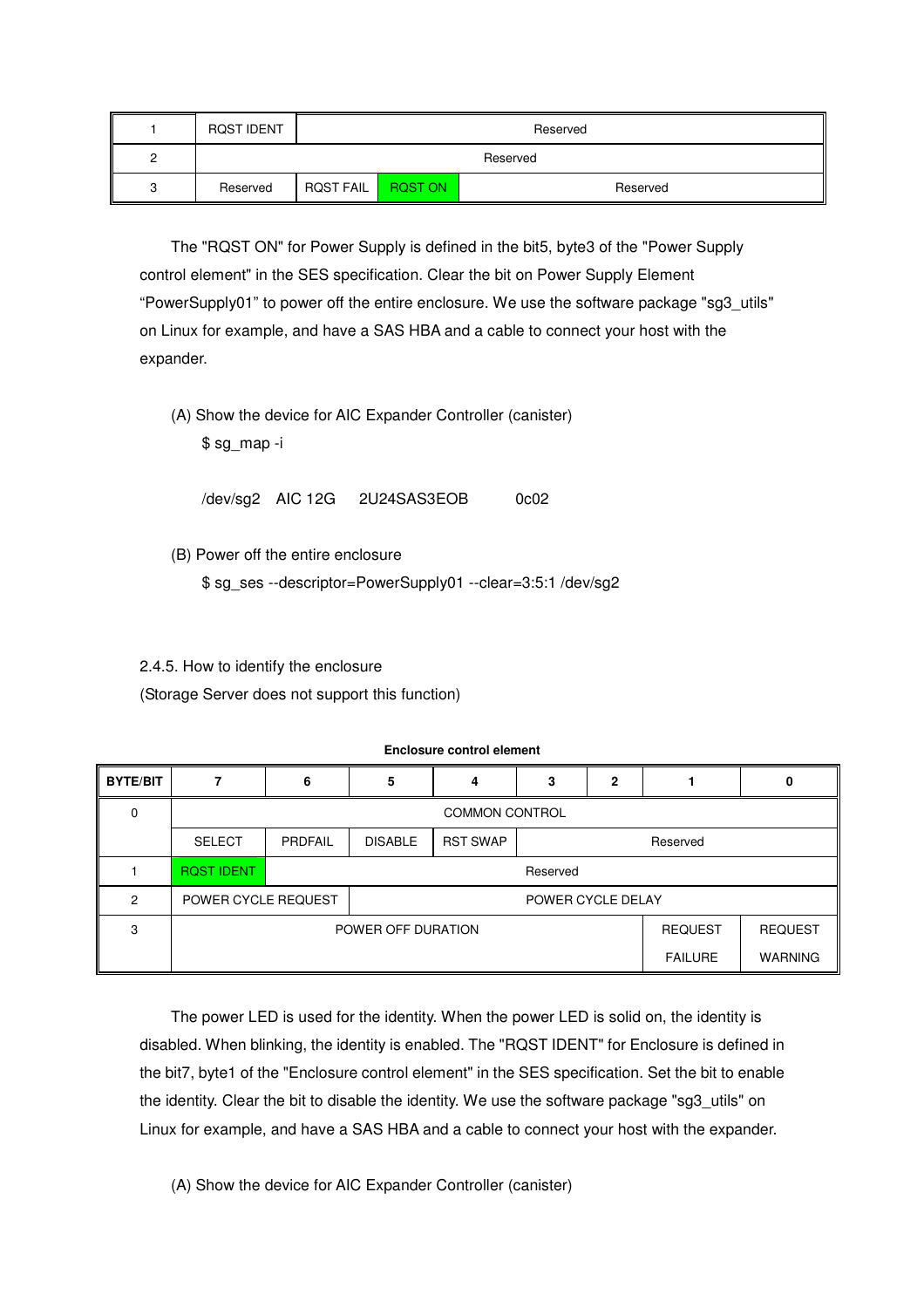\$ sg\_map -i

/dev/sg2 AIC 12G 2U24SAS3EOB 0c02

(B) Enable the identity

\$ sg\_ses --descriptor=EnclosureElement01 --set=1:7:1 /dev/sg2

(C) Disable the identity

\$ sg\_ses --descriptor=EnclosureElement01 --clear=1:7:1 /dev/sg2

2.4.6. How to enable/disable the enclosure alarm by your software (Storage Server does not support this function)

| <b>BYTE/BIT</b> |                     | 6                                | 5              |                             | 3                 | 2              |                |  |  |
|-----------------|---------------------|----------------------------------|----------------|-----------------------------|-------------------|----------------|----------------|--|--|
| $\Omega$        |                     | <b>COMMON CONTROL</b>            |                |                             |                   |                |                |  |  |
|                 | <b>SELECT</b>       | PRDFAIL                          | <b>DISABLE</b> | <b>RST SWAP</b><br>Reserved |                   |                |                |  |  |
|                 | <b>RQST IDENT</b>   |                                  | Reserved       |                             |                   |                |                |  |  |
| 2               | POWER CYCLE REQUEST |                                  |                |                             | POWER CYCLE DELAY |                |                |  |  |
| 3               | POWER OFF DURATION  |                                  |                |                             |                   | <b>REQUEST</b> | <b>REQUEST</b> |  |  |
|                 |                     | <b>WARNING</b><br><b>FAILURE</b> |                |                             |                   |                |                |  |  |

**Enclosure control element**

 The system alarm LED is used for the enclosure alarm and power alarm. The "REQUEST FAILURE" and "REQUEST WARNING" for Enclosure are defined in the bit1, byte3 and bit0, byte3 of the "Enclosure control element" in the SES specification. Setting either bit can enable the enclosure alarm. Clearing both bits disables the enclosure alarm. We use the software package "sg3\_utils" on Linux for example, and have a SAS HBA and a cable to connect your host with the expander.

 (A) Show the device for AIC Expander Controller (canister) \$ sg\_map -i

/dev/sg2 AIC 12G 2U24SAS3EOB 0c02

(B) Enable the enclosure alarm

 \$ sg\_ses --descriptor=EnclosureElement01 --set=3:1:1 /dev/sg2 or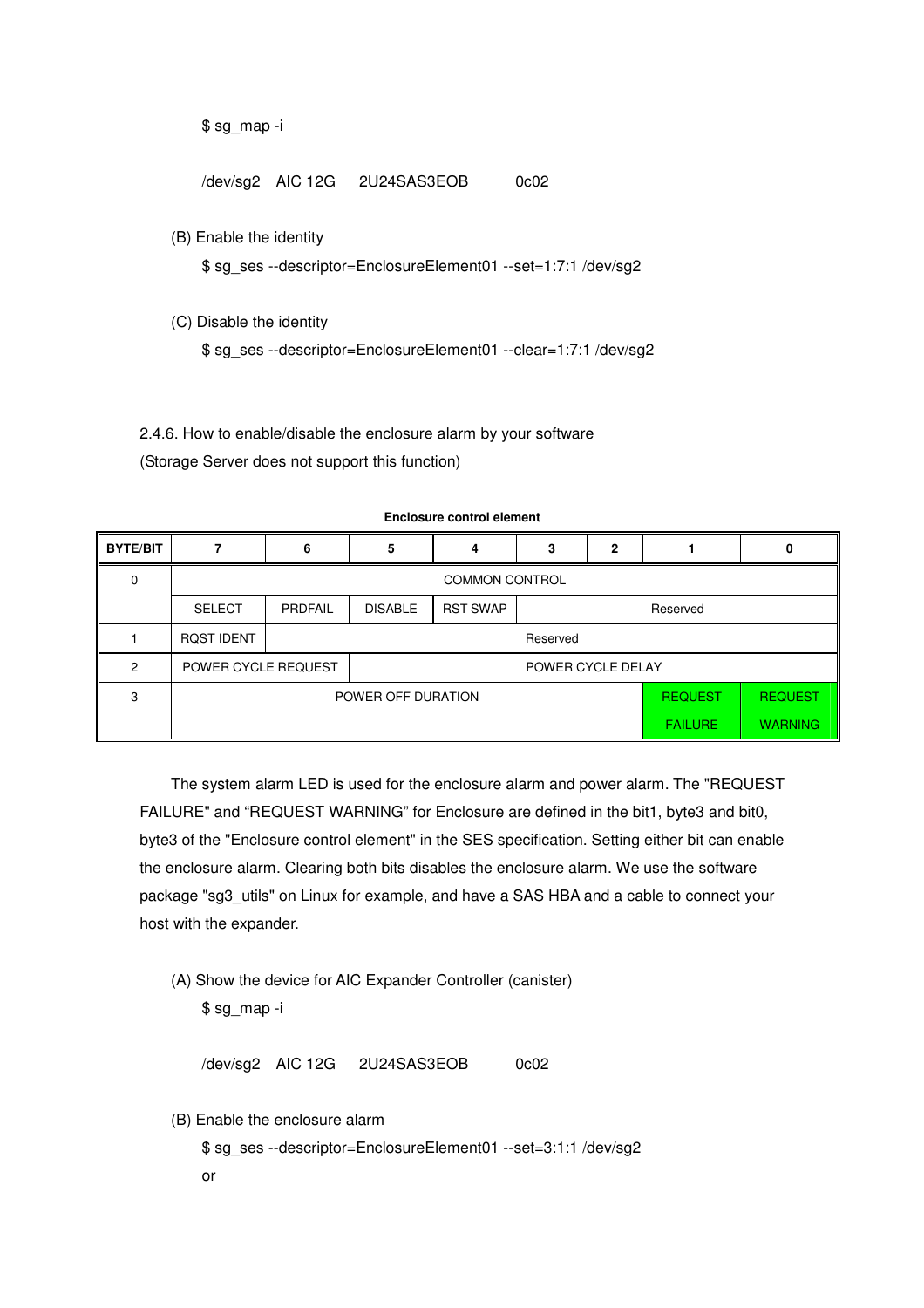\$ sg\_ses --descriptor=EnclosureElement01 --set=3:0:1 /dev/sg2

(C) Disable the enclosure alarm

 \$ sg\_ses --descriptor=EnclosureElement01 --clear=3:1:1 /dev/sg2 or

\$ sg\_ses --descriptor=EnclosureElement01 --clear=3:0:1 /dev/sg2

2.4.7. How to manually change PWM (fan speed) for all Cooling elements (Storage Server does not support this function)

| <b>BYTE/BIT</b> |                       |                  | 5              | Δ               | з                           | 2        |  |  |  |
|-----------------|-----------------------|------------------|----------------|-----------------|-----------------------------|----------|--|--|--|
| 0               | <b>COMMON CONTROL</b> |                  |                |                 |                             |          |  |  |  |
|                 | <b>SELECT</b>         | <b>PRDFAIL</b>   | <b>DISABLE</b> | <b>RST SWAP</b> |                             | Reserved |  |  |  |
|                 | <b>RQST IDENT</b>     |                  | Reserved       |                 |                             |          |  |  |  |
| 2               |                       |                  | Reserved       |                 |                             |          |  |  |  |
| 3               | Reserved              | <b>ROST FAIL</b> | RQST ON        | Reserved        | <b>REQUESTED SPEED CODE</b> |          |  |  |  |

**Cooling control element** 

 The "RQST IDENT" for Cooling is defined in the bit7, byte1 and the "REQUESTED SPEED CODE" is defined in the bit2  $\sim$  0, byte3 of the "Cooling control element" in the SES specification. Set "RQST IDENT" bit to disable the smart fan function, and then change PWM or fan speed for all Cooling elements by setting the "REQUESTED SPEED CODE" bits. Clear "RQST IDENT" bit to enable the smart fan function again. Please disable the smart fan function before changing PWM or fan speed. Only Cooling element 0 supports this feature. We use the software package "sg3\_utils" on Linux for example, and have a SAS HBA and a cable to connect your host with the expander.

 (A) Show the device for AIC Expander Controller (canister) \$ sg\_map -i

/dev/sg2 AIC 12G 2U24SAS3EOB 0c02

 (B) Set "RQST IDENT" of Cooling element 0 to disable the smart fan function \$ sg\_ses --descriptor=SystemCoolingElement01 --set=1:7:1 /dev/sg2

 (C) Set "REQUESTED SPEED CODE" of Cooling element 0 to change PWM or fan speed for all Cooling elements. Set "REQUESTED SPEED CODE"=7 (100% PWM) for example.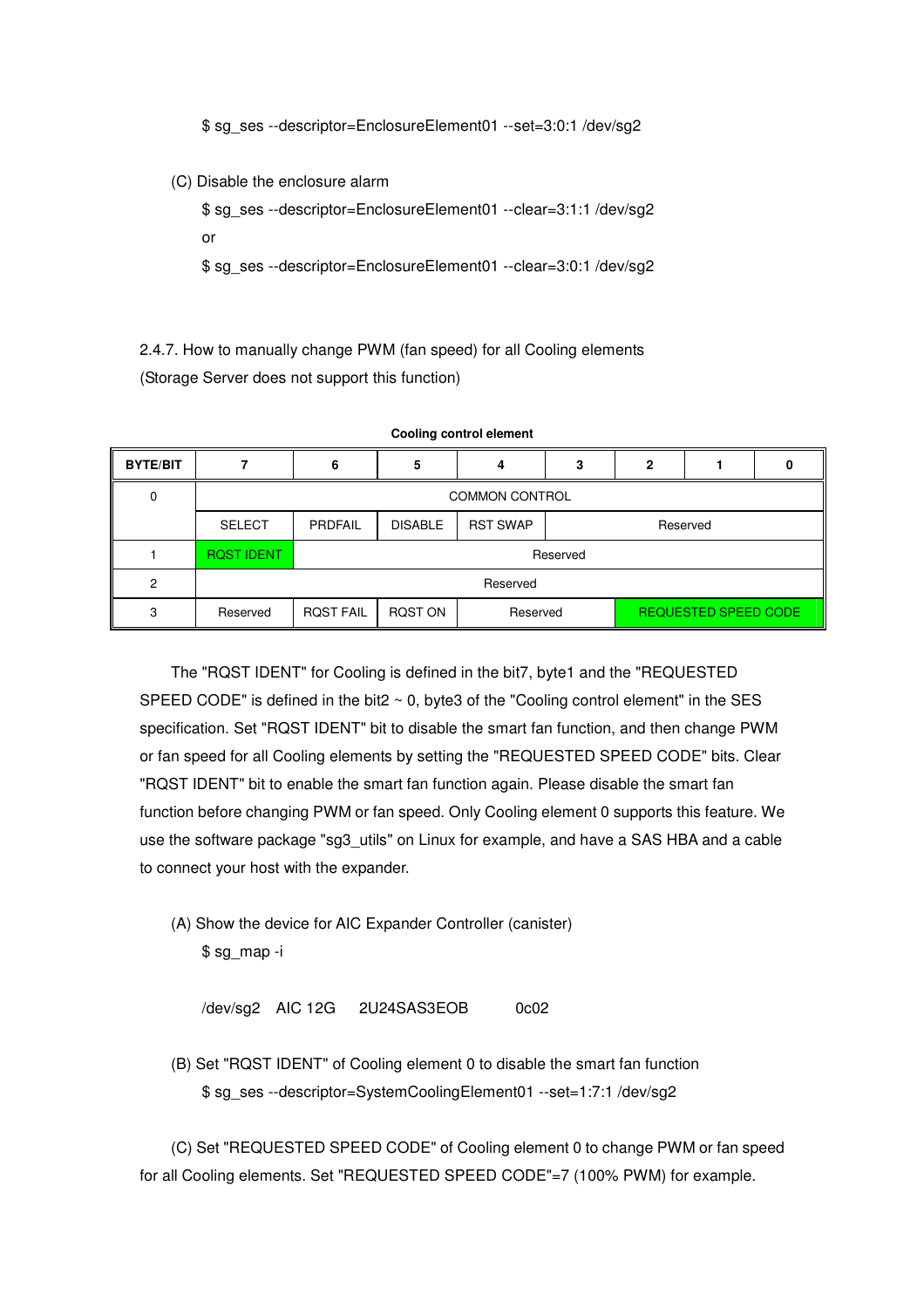| <b>REQUESTED SPEED CODE</b> | <b>PWM</b>             |
|-----------------------------|------------------------|
|                             | 100%                   |
| 6                           | 90%                    |
| 5                           | 80%                    |
| 4                           | 70%                    |
| 3                           | 60%                    |
| 2                           | 50%                    |
|                             | 40%                    |
|                             | Leave at current speed |

\$ sg\_ses --descriptor=SystemCoolingElement01 --set 3:2:3=7 /dev/sg2

## **2. Power on/off the enclosure via RS232**

(Storage Server does not support this function)

 The RS232 setting - baud rate: 9600 bps, data bits: 8, parity: odd, stop bits: 1, flow control: none

 The power-on command is "RemoteStart\n" where "\n" means Carriage Return and Linefeed. The power-off command is "RemoteStop\n". When the host RS232 receives "RemoteStart\n" or "RemoteStop\n" from the enclosure after the same command was sent to the enclosure, it means that the enclosure accepts the command sent by the host. The reference script below runs on Linux.

# ##################################################################### #!/bin/bash

PORT="/dev/ttyS0" BAUDRATE="9600" NOFLOW="-ixon -ixoff -crtscts" SOFTFLOW="ixon ixoff -crtscts" DEFAULT="-inpck clocal -istrip ignbrk ignpar opost onlcr -iexten"

if  $\lceil$  \$# -eq 0 ] ; then echo "Usage: \$0 start/stop" exit 1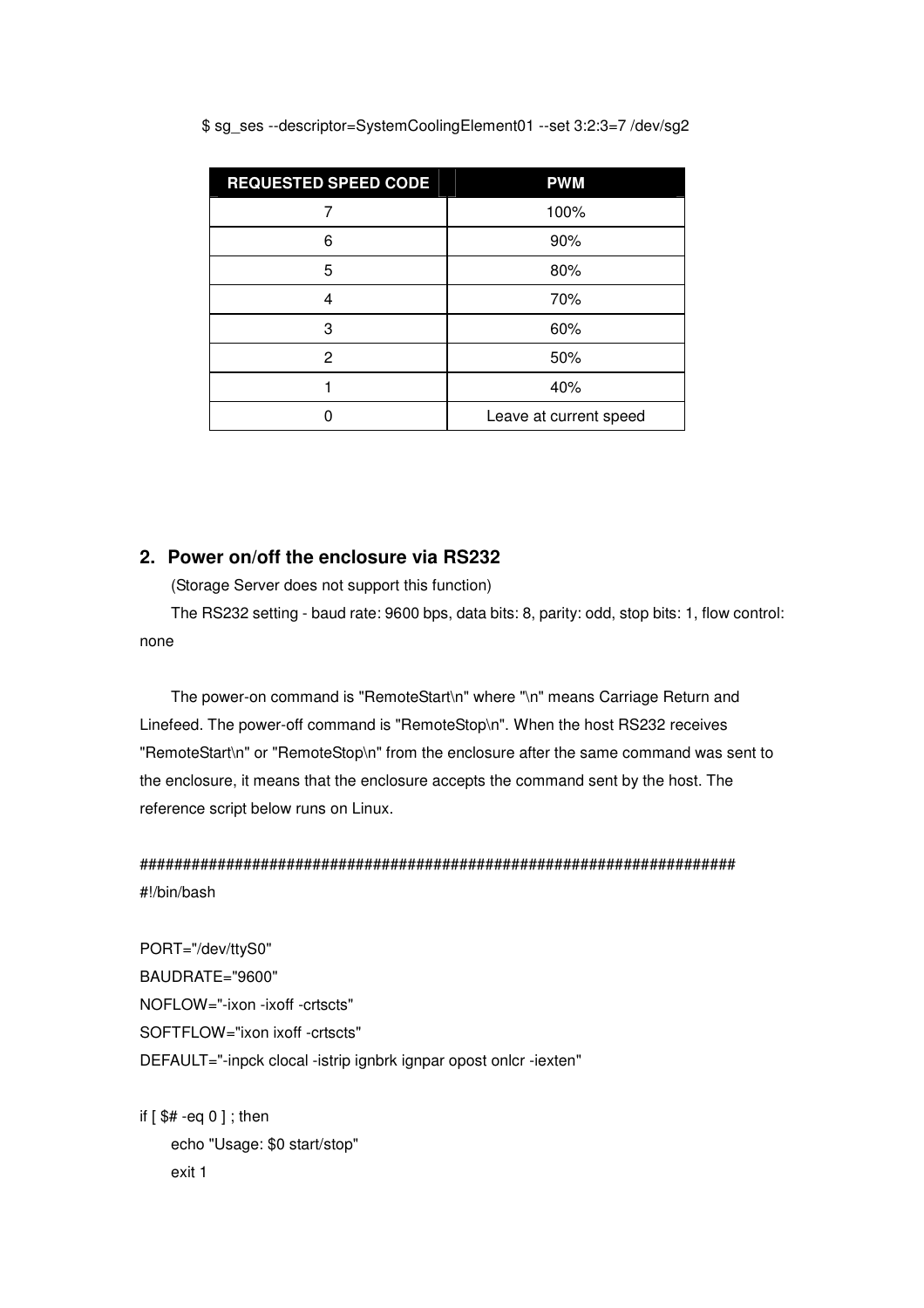fi

```
[ ! -e "$PORT" ] && echo "Console closed..."
```
stty -F \$PORT \$BAUDRATE cs8 parenb parodd -cstopb \$NOFLOW opost onlcr

```
case $1 in
```
# start)

```
 echo "RemoteStart" 
echo -e "\n" > $PORT 
echo -e "RemoteStart\n" > $PORT 
echo -e "RemoteStart\n" > $PORT 
echo -e "RemoteStart\n" > $PORT 
echo -e "RemoteStart\n" > $PORT 
echo -e "RemoteStart\n" > $PORT 
;;
```
stop)

```
 echo "RemoteStop" 
echo -e "\n" > $PORT 
echo -e "RemoteStop\n" > $PORT 
echo -e "RemoteStop\n" > $PORT 
echo -e "RemoteStop\n" > $PORT 
echo -e "RemoteStop\n" > $PORT 
echo -e "RemoteStop\n" > $PORT 
;;
```

```
esac
```
#####################################################################

### **4. Serial Command Line Interface Functions**

 The RS232 setting - baud rate: 38400 bps, data bits: 8, parity: none, stop bits: 1, flow control: none

4.1. How to enable/disable T10 zoning

The default T10 zoning configuration is off.

(A) Check the current zoning state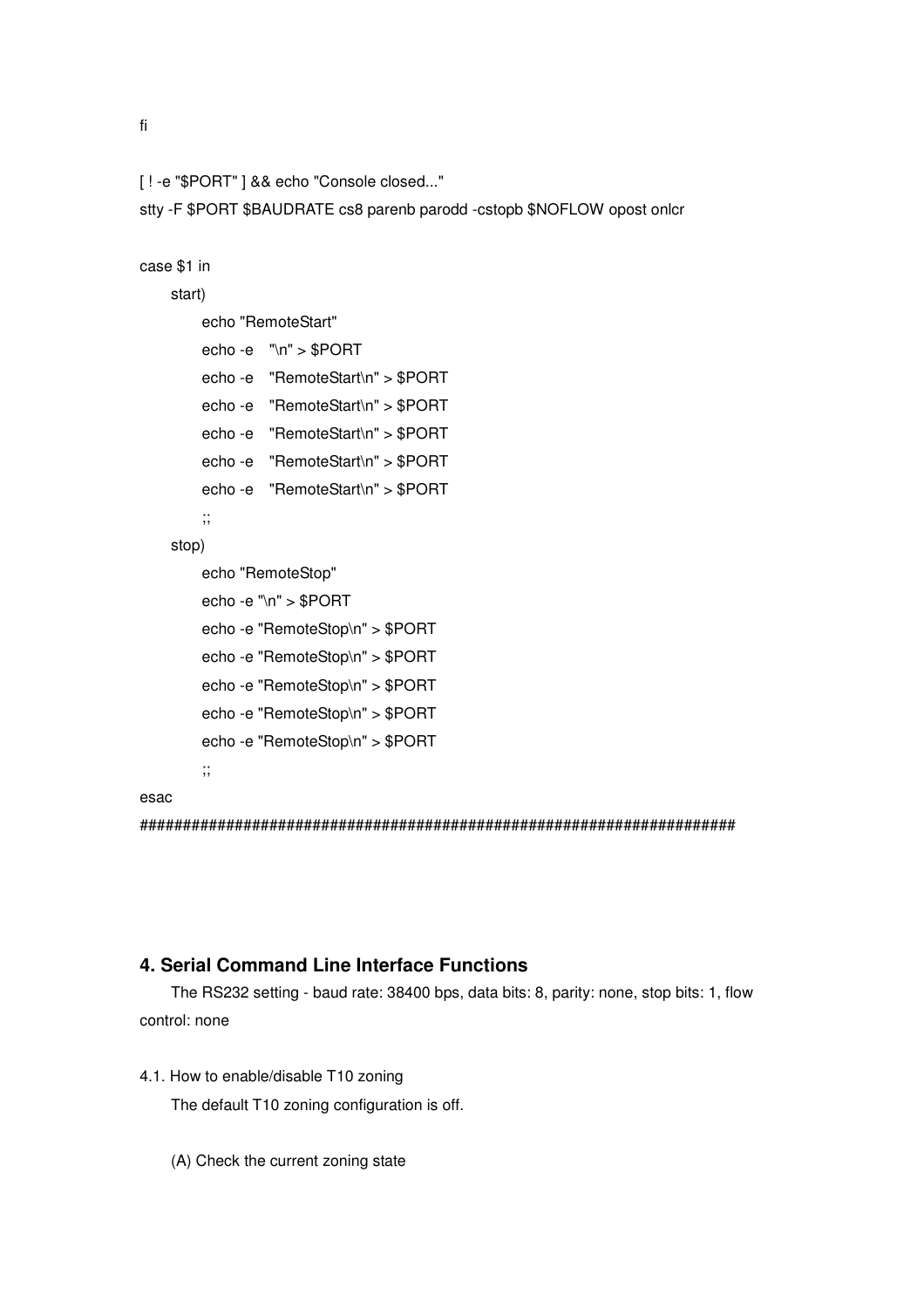cmd> phyzone state Zoning is OFF

- (B) Enable zoning cmd> phyzone on
- (C) Disable zoning cmd> phyzone off
- 4.2. How to configure T10 zoning

 After enabling T10 zoning, five predefined groups are Group1, Group8, Group9, Group10, and Group11. Each PHY should be in one of the five groups, and all PHYs in a wide port should be in the same group. Each PHY in Group1 can access any PHY in other groups, and vice versa. Each PHY in Group8 cannot access any PHY in Group9, and vice versa.

The command syntax is "phyzone phy index group". The following example shows how to setup one drive accessed only by the first port and another drive accessed only by the second port.

The configuration for the example is

- (A) PHY0 PHY3 for the first wide port
- (B) PHY4 PHY7 for the second wide port
- (C) PHY12 PHY35 for drive

 Step 1: Read the current group for PHY4 cmd> phyzone 4 Phy 4 for Zone Group 1

 Step 2: Assign the second port (PHY4 - PHY7) for Group9 cmd> phyzone 4 9 cmd> phyzone 5 9 cmd> phyzone 6 9 cmd> phyzone 7 9

 Step 3: Assign the first port (PHY0 - PHY3) for Group8 cmd> phyzone 0 8 cmd> phyzone 1 8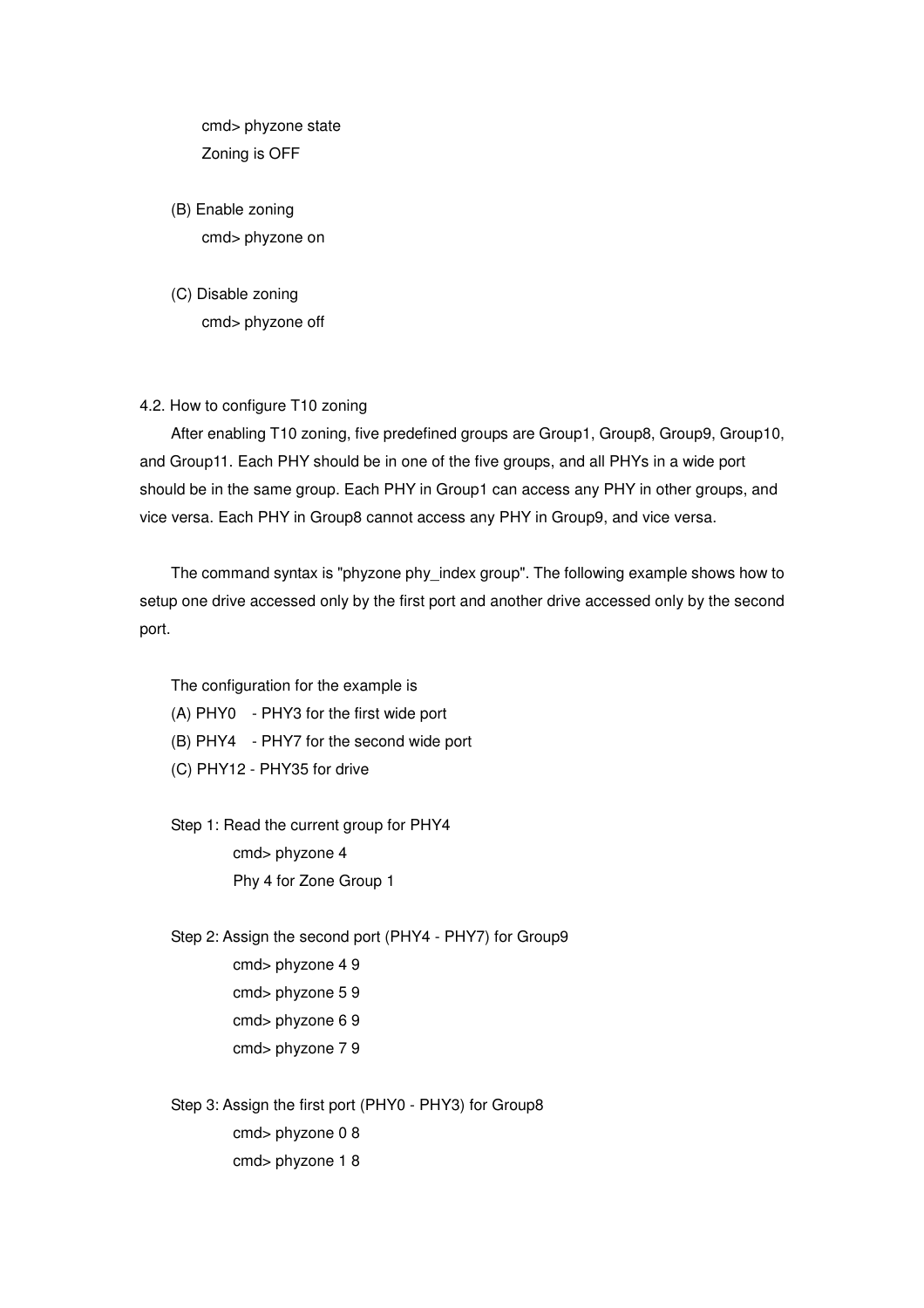cmd> phyzone 2 8 cmd> phyzone 3 8

 Step 4: Assign the drive on PHY12 to be accessed only by the first port instead of the second port

cmd> phyzone 12 8

 Step 5: Assign the drive on PHY13 to be accessed only by the second port instead of the first port

cmd> phyzone 13 9

- Step 6: Reset for taking effect with the new settings cmd> reset
- 4.3. How to get all revisions in AIC SAS 12G Expander
	- (A) Expander firmware revision cmd> rev
	- (B) Expander configuration revision cmd> showmfg
	- (C) MCU firmware for managing sensors cmd> sensor

#### 4.4. How to configure temperature sensor

(Storage Server does not support this function)

 Four temperature settings in Celsius are T1, T2, warning threshold, and alarm (critical) threshold. The T1, T2 and alarm (critical) threshold are applied to the smart fan function.

 (A) Get the current temperature settings cmd> temperature Temperature in Celsius (t1=20 C, t2=55 C, warning=50 C, alarm=55 C)

 (B) Set temperature with new T1=18 C, T2=52 C, warning threshold=48 C, and alarm threshold=54 C. The new setting will take effect after reset.

cmd> temperature 18 52 48 54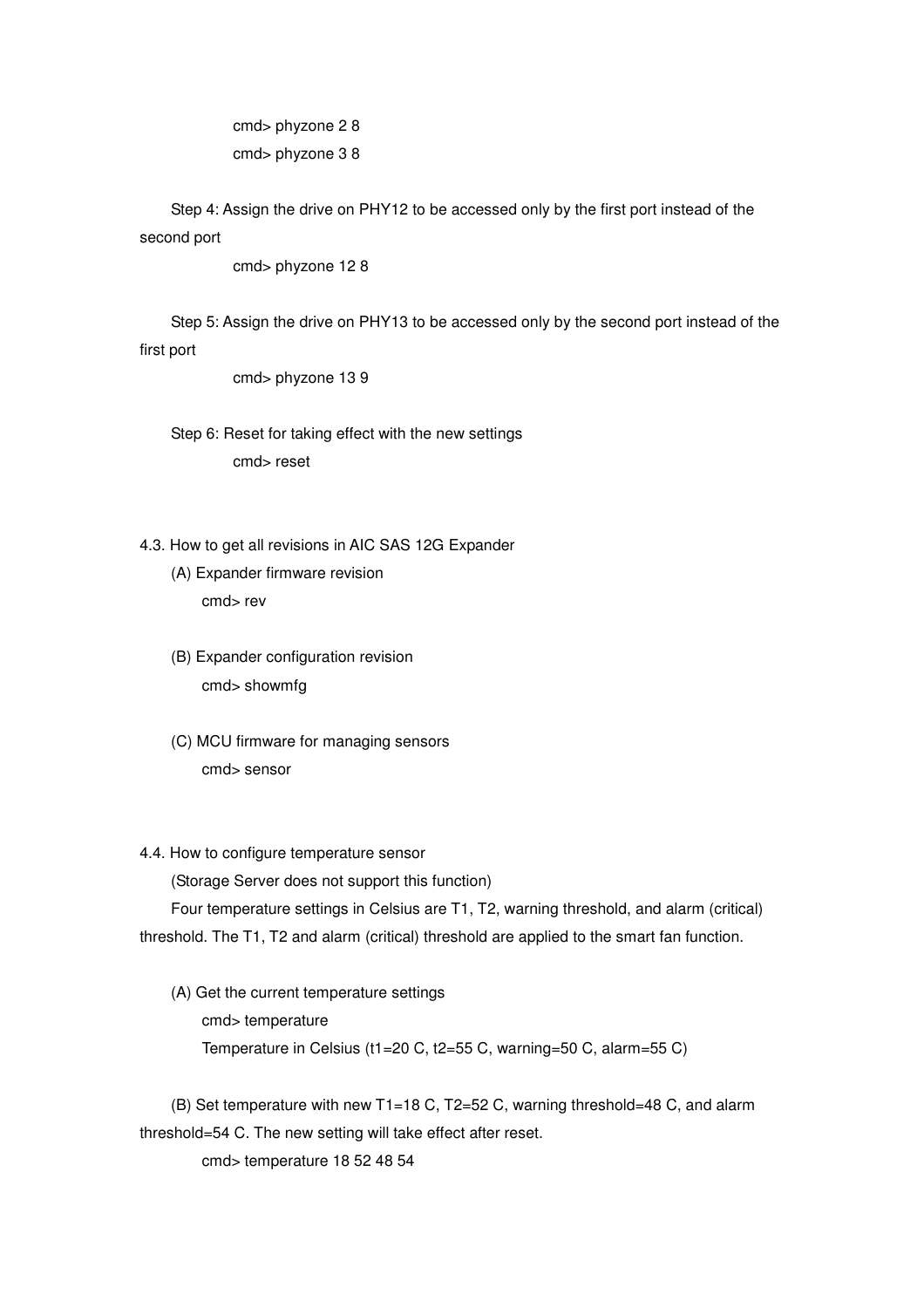cmd> reset

 (C) We also take expander temperature into consideration, and the temperature parameters for expander are non-changeable. Expander temperature parameters: T1=40, T2=86 (max 115\*0.75), and no warning and alarm. The smart fan function will use the highest PWM output which is calculated from system and expander temperature parameters.

4.5. How to configure enclosure address

 (A) Get the current enclosure address cmd> enclosure\_addr Enclosure Address: 0x500605B0000272BF

 (B) Set the enclosure address with 0x500605B0000272BF. The new setting will take effect after reset.

 cmd> enclosure\_addr 500605B0000272BF cmd> reset

4.6. How to configure standby timer for all disk drives

 This feature is applicable for SAS/SATA drives. Standby timer is in units of minutes. Setting standby timer with 0 minute disables this feature.

- (A) Get current standby timer cmd> standby\_timer Standby Timer : 0 minutes
- (B) Set the standby timer with 10 minutes. The new setting will take effect after reset. cmd> standby\_timer 10 cmd> reset
- 4.7. How to configure wide port checker

(Storage Server does not support this function)

 This feature is applicable for SAS drives instead of SATA drives. If there is no connection with any active SAS initiator by checking all wide ports, AIC Expander Controller stops all attached SAS drives to save power consumption of SAS drives. Otherwise, AIC Expander Controller starts all attached SAS drives to provide drive access service to any active SAS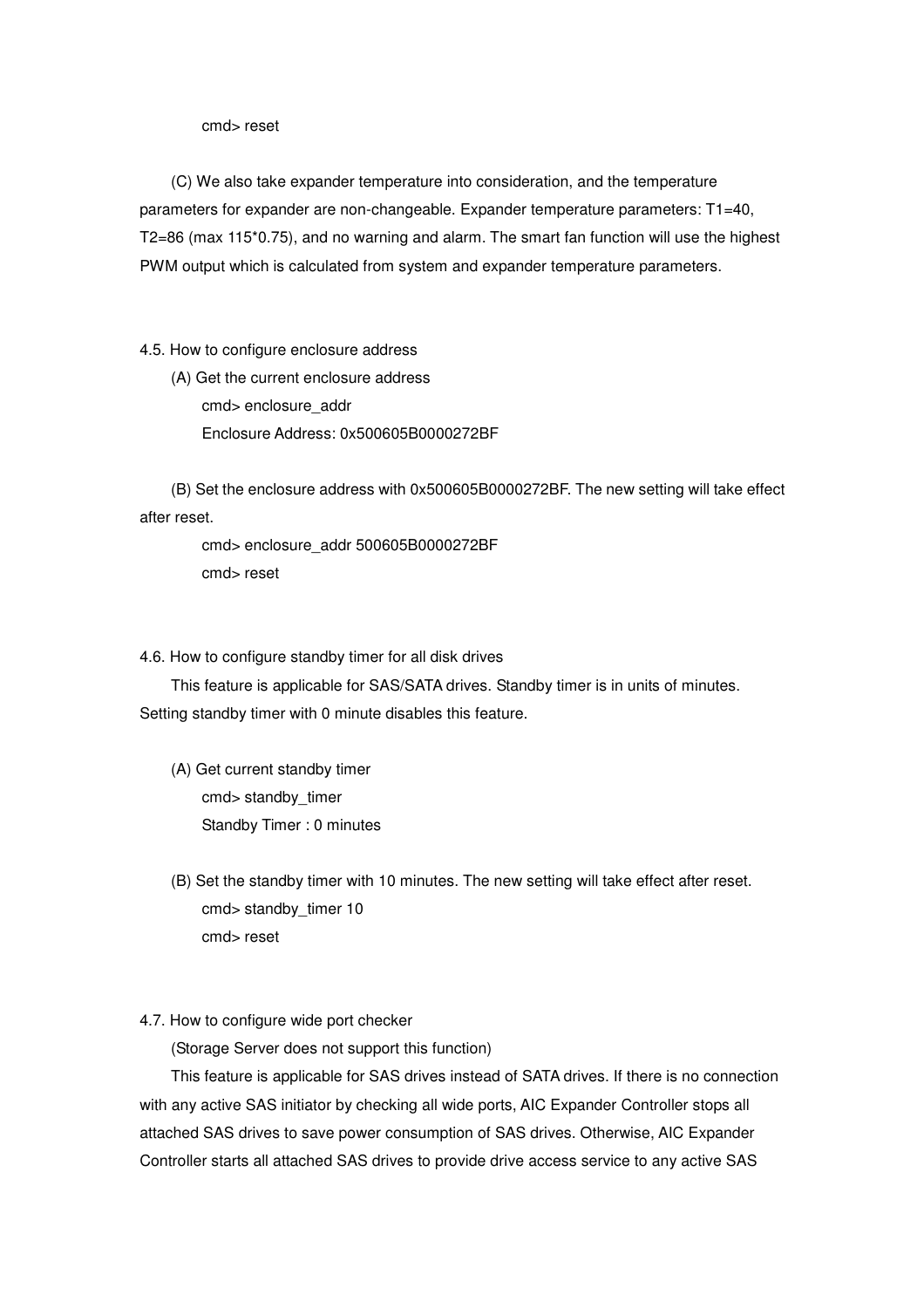initiator.

- (A) Get the current state of wide port checker cmd> check\_wide\_port Checking wide port is OFF
- (B) Enable checking wide port. The new setting will take effect after reset. cmd> check\_wide\_port on cmd> reset
- (C) Disable checking wide port. The new setting will take effect after reset. cmd> check\_wide\_port off cmd> reset
- 4.8. How to configure serial number
	- (A) Get the current serial number cmd> serial\_number Expander number: 421-12021704510010 or Expander number: 421-12021704510010 Enclosure number: 526-12071100500088
	- (B) Only set Expander serial number with 421-12021704510010. cmd> serial\_number 421-12021704510010
- (C) Set both of Expander serial number (421-12021704510010) and Enclosure serial number (526-12071100500088).

cmd> serial\_number 421-12021704510010 526-12071100500088

4.9. How to power off/on all disk drives automatically

(Storage Server does not support this function)

 This feature is applicable for SAS/SATA drives. If there is no connection with any active SAS initiator by checking all wide ports, AIC Expander Controller powers off all attached SAS/SATA drives to save power consumption. Otherwise, AIC Expander Controller powers on all attached SAS/SATA drives to provide drive access service to any active SAS initiator.

cmd> check\_wide\_port standby